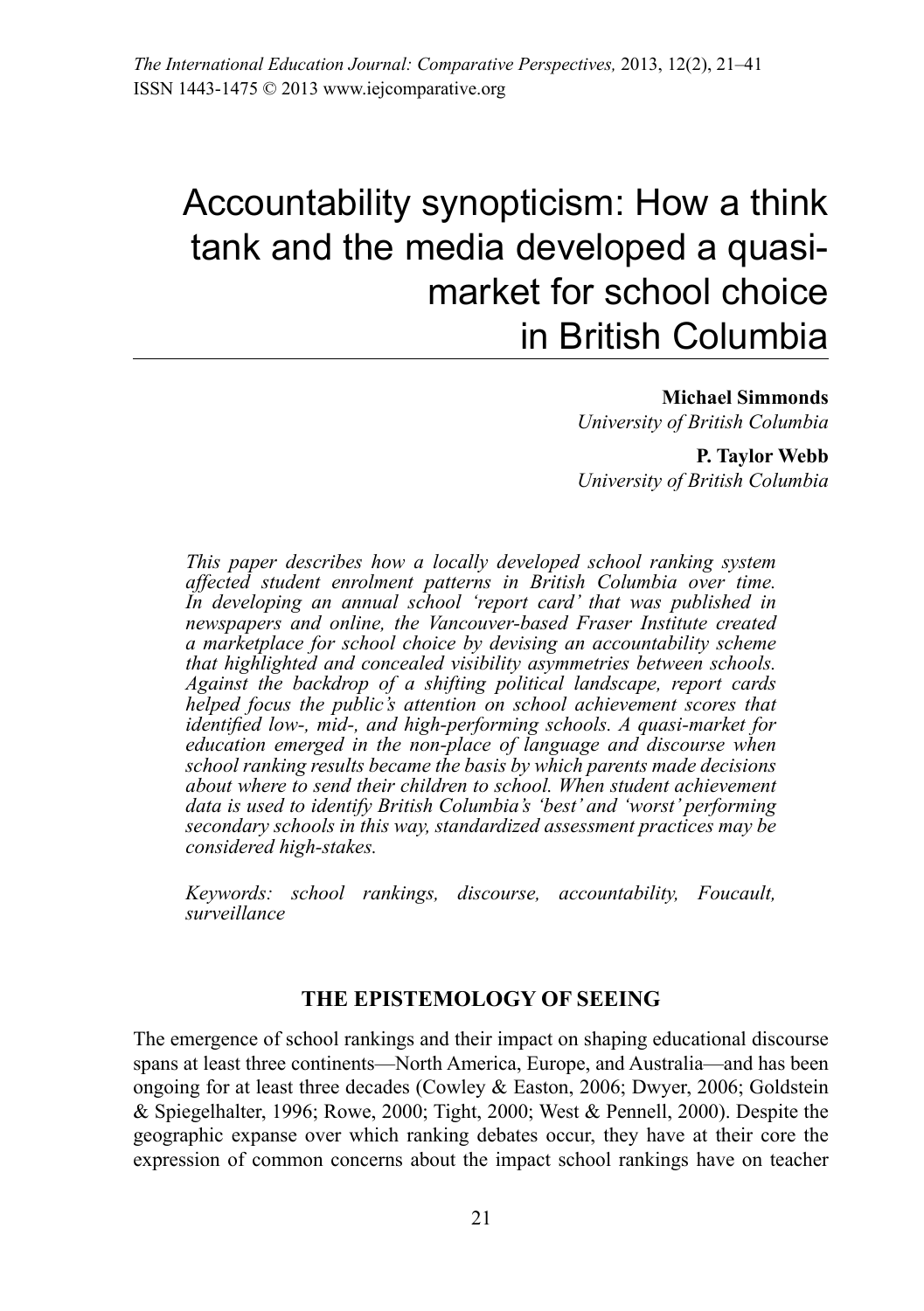morale, teacher effectiveness, selective admission procedures, and the erosion of professionalism in an educational system that values standardized testing and market driven reforms (Ball, 1997; Gaskell & Vogel, 2000; Lucey & Reay, 2002; Masleck, 2000; Rist, 2000; Shaker, 2007; Webb, 2005, 2006, 2007). Fewer studies have looked at how school rankings operate discursively to exert disciplinary power.

In devising a school ranking rubric that established which key performance indicators (KPIs) were relevant and which ones were not, the Fraser Institute in Vancouver, British Columbia devised a statistical régime of truth that exerted a particular kind of disciplinary power that changed how schools were perceived by the public. It did so by developing an annual school 'report card' that highlighted and concealed differences between schools. Once published by the media, the 'report card' operated as a kind of organizing text that used surveillance as its primary technique to manufacture a quasimarket for school choice.

From the time secondary school ranking reports were first published in 1998, the public could 'see' how groups of students within schools performed on compulsory, standardized, government examinations. Published school rankings, therefore, provided parents with an instrument that distinguished high-ranking '*good'* schools from low-ranking *'bad'* ones. Over time, this manufactured distinction influenced the choices parents made about where to send their children to school. When surveillance is used to shape how the public perceives and judges schools in this way then power extends beyond state-imposed limits. It also makes the standardized assessment practices (from which school rankings are derived) *'high-stakes'* because they can be used by non-elected agents to create a marketplace for privatization and school choice where there had not been one previously. Moreover, in sorting schools according to how well students performed on compulsory standardized provincial examinations, the Fraser Institute developed an accounting tool that exacted an "extraordinary impact on the life world of educators [by] establishing what is normal and what is not [and] what is necessary and what is peripheral" in the operation and accountability of schools (Pignatelli, 2002, p. 172). In this regard, we agree that the Fraser Institute's published school rankings reconfigure what, Brighenti (2007), described as "the epistemology of seeing" (p. 323). According to Brighenti (2007) the epistemology of seeing defines fields of visibility on which human activity is perceived and judged—contextually. For many people it is through school rankings that they come to know, evaluate, and recognize what 'good'schools are according to a particular epistemology of seeing an epistemology presented by the Fraser Institute through its school ranking discourse.

Within, we illustrate how disciplinary power operates on the fields of accountability and judgment through the Fraser Institute's manufactured school-ranking rubric by drawing principally on the theoretical testimony of Michel Foucault (1977, 1980, 1994), as well as the related work of other scholars. Next, we outline the methodological approach used in this study with a particular emphasis on critical discourse analysis (CDA). We note how semiotic ranking discourses have operated within the school ranking 'report card' with a particular emphasis on how the rubric changed over time. Here we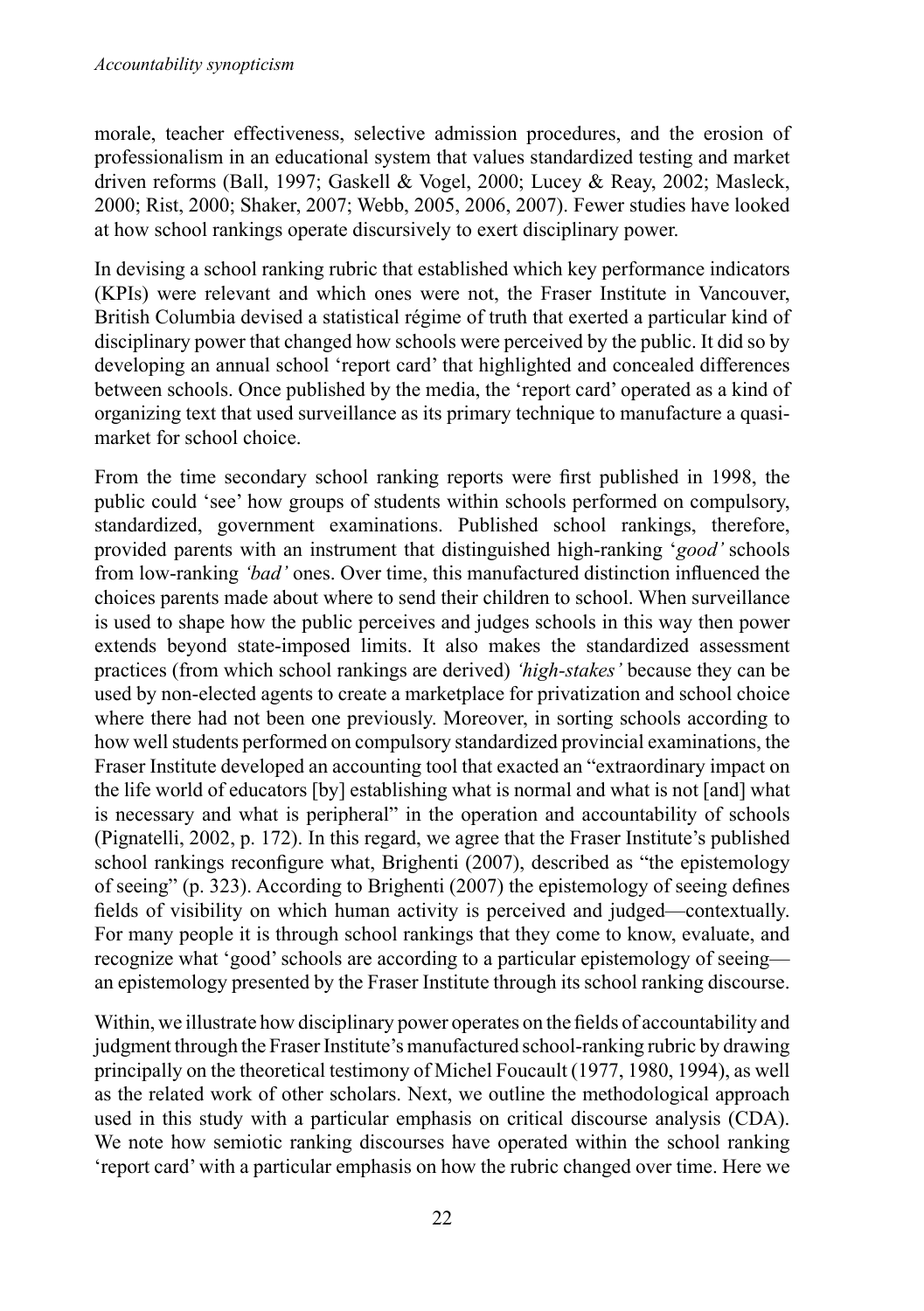cite the specific example of gender- and exam-based KPIs to illustrate how statistical categories were created by the Fraser Institute to highlight and conceal differences between schools. Our focus here is *not* in critiquing the myriad of complex statistical equations the Fraser Institute developed to measure the overall quality of secondary schools as a statistician might; but rather, we examine how the language and categories of statistical rankings have been used by the Fraser Institute as a discursive strategy to tell particular kinds of stories about schools. Finally, we note that the 'report card' is evidence that private organizations (like the Fraser Institute)—when assembled with the media—can influence public educational policy in British Columbia and within the broader field of political power in at least two ways: (1) when language is used to mediate relationships of disciplinary power through published school report cards, and (2) when technologies of representation inform, shape, and manage the field of visibility through surveillance.

## **THE FRASER INSTITUTE AS A NEO-LIBERAL THINK TANK**

Advocacy think tanks were born out of the policy institute movement of the mid-1970s and 1980s and marketed their ideas to target audiences (Abelson, 2002). They sought to accomplish specific political agendas and worked hard to see their sociopolitical visions realized.

Founders of advocacy think tanks understood the importance of immersing themselves in the political arena. Ideas in hand, they began to think strategically about how to most effectively influence policy makers, the public, and the media. It also stressed the importance of marketing its ideas to the media (Abelson, 2002, p. 31).

It was during this era that the Fraser Institute was founded. Increasingly concerned by the federal government's economic policies, Patrick Boyle, a senior industrial executive, began considering how best to inform Canadians about the crucial role markets and deregulation could play in promoting economic development (Abelson, 2002). Boyle's goal was to counter the left-leaning politic of then Prime Minister Pierre Elliott Trudeau, who once told the nation in his annual Christmas message, "the marketplace was not a reliable economic institution and would increasingly have to be replaced by government action in order to sustain the economic well-being of Canadians" (Abelson, 2002, p. 44). Boyle's vision was realized on October 21, 1974, when the federal government granted the Fraser Institute a charter. In so doing, the seeds for a new political alliance were planted and the crop yielded a potent hybrid of political action that pushed "education and social policy in conservative directions" (Apple, 2004, p. 174). Right-leaning alliances were formed between seemingly disparate groups united in their goal to shift "the educational debate onto their own terrain—the terrain of traditionalism, standardization, productivity, marketization and industrial needs" (Apple, 1998, p. 5). Apple (2004) identifies four distinct groups that have emerged as 21<sup>st</sup> century forces that he feels profoundly shape the educational policy landscape. They are: neoliberals, neoconservatives, authoritarian populists (fundamentalists), and "experts for hire" (Apple, 2004, p. 176). Each group exerts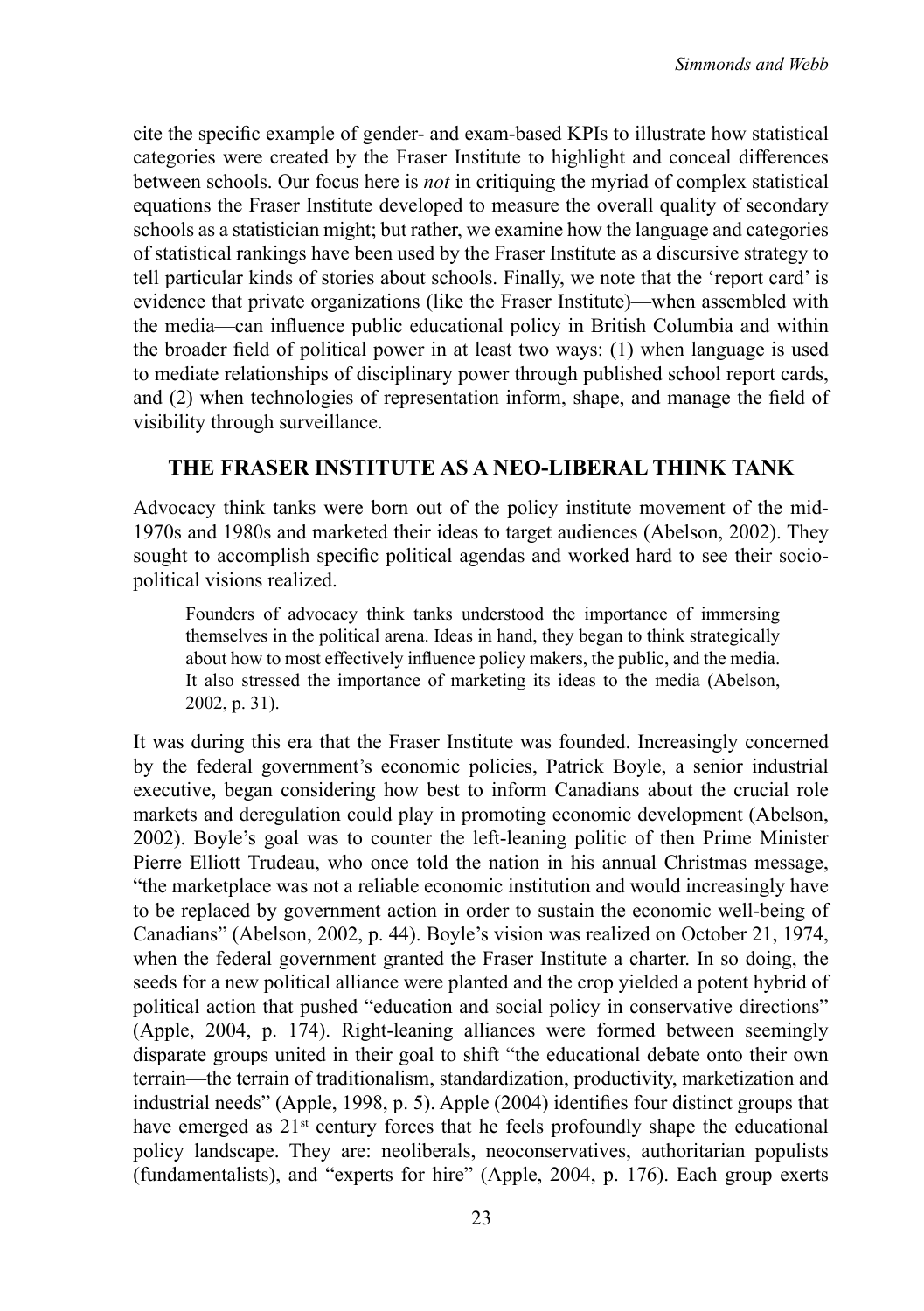power on the educational field to varying degrees, but according to Apple (1998), two dominant groups have emerged in this period of modern conservative restoration: neoliberals and neoconservatives. While both groups promote educational reform agendas that are geared at improving the overall quality of schools, they approach the issue from different ideological perspectives.

Neoliberals are characterized as being "economic modernizers who want educational policy to be centered around (sic) the economy [and] around (sic) performance objectives" (Apple, 2004, p. 174). Economic modernizers "see schools themselves as in need of being transformed and made more competitive by placing them into marketplaces through voucher plans, tax credits, and other similar marketizing strategies" (Apple, 2004, p. 175). By comparison, neoconservatives are "deeply committed to establishing tighter mechanisms of control over knowledge…through national or state curricula and national or state-mandated…testing" (Apple, 2004, p. 175). Both groups promote socially conservative beliefs that "saturate our very consciousness, so that the educational, economic and social world we see and interact with, and the commonsense interpretations we put on it, becomes the tout court, the only world" (Apple, 2004, p. 4).

Although neoconservatives and neoliberals make different assumptions about schools and how best to improve them, they are similar in that both ideologies promote their respective agendas through discursive techniques that intersect at the nexus of educational reform. The economic deregulation agenda of neoliberals (like the Fraser Institute) shapes every policy reform initiative proposed by that particular advocacy think tank (not only in education) but in health care, taxation, and immigration. Consider the Institute's published mission:

Our vision is a free and prosperous world where individuals benefit from greater choice, competitive markets, and personal responsibility. Our mission is to measure, study, and communicate the impact of competitive markets and government interventions on the welfare of individuals (The Fraser Institute, 2010).

The social regulation agenda of neoconservatives (like British Columbia's Ministry of Education) shapes educational reform initiatives by prescribing curriculum and setting compulsory, standardized tests and examinations.

While the Ministry of Education's assessment policy has changed overtime, it presently makes compulsory skills-based assessments at Grades 4 and 7 in literacy, numeracy, and reading (for elementary students) and standardized subject examinationsin Grades 10-12 (for secondary students). Each school's achievement results are used by the Fraser Institute to construct an annual school ranking report card that identifies low-, mid-, and high-ranked schools. Five different iterations of the (secondary) *'School Report Card'* were developed during the period from 1998 to 2010 (Simmonds, 2012). They had in common the inclusion of KPIs that were derived from data collected by the British Columbia Ministry of Education on public and private schools alike.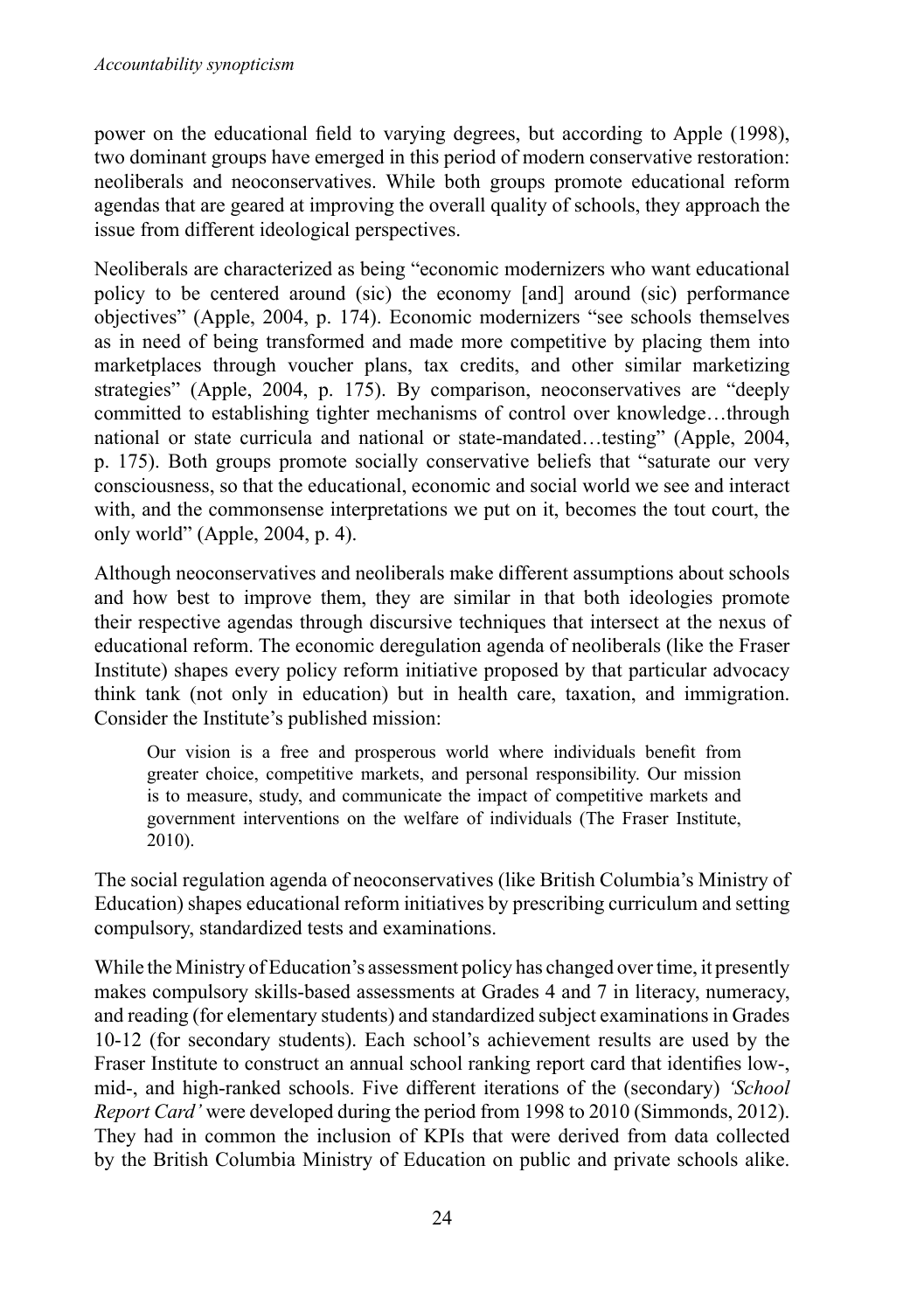This garnered a degree of legitimacy for published school report cards from the beginning because the data was considered to be reliable and valid. As well, school rankings derived from government-generated data sources effectively distanced the Fraser Institute from the schools it reported on in ways the Fraser Institute could not lay claim to if it had collected the data itself. How different schools are represented on the report card, therefore, is at the core of the school ranking phenomenon but these representations are made possible because of the state-sanctioned assessment regulations instituted by neoconservative forces. These separate but interdependent neo-conservative and neo-liberal ideological forces serve as the backdrop against which the school ranking phenomenon first emerged in British Columbia in 1998. Moreover, they continue to shape the school accountability landscape to this day.

### **FOUCAULT AND SCHOOL RANKINGS**

Foucault's understanding that régimes of truth were manufactured in the social realm to promote political agendas—and that not every citizen was equally served in the process—is an insight that still resonates. He understood that power extended beyond state imposed limits when he said, "for all [its] omnipotence [the state's] apparatuses is far from being able to occupy the whole field of actual power relations…because the state can only operate on the basis of other, already-existing power relations" (Foucault, 1994, p. 77). Foucault noted that non-state agents can—and do—operate within the broader field of power to exert influence. This implies that power is not a matter of consent, and that power is exercised in relation to existing power dynamics and enmeshed networks of connectivity. It also implies that disciplinary power (power that disciplines) is everywhere and operates in relation to human fields of activity.

In writing about the  $17<sup>th</sup>$  century Panopticon developed by Jeremy Bentham, Foucault noted that its essential architectural function allowed a few "overseers" to effectively monitor and scrutinize the behaviour of many prisoners (Foucault, 1980, p. 155). Foucault (1977) described the effect panoptic architecture had on human behaviour.

Hence the major effect of the Panopticon: to induce in the inmate a state of conscious and permanent visibility that assures the automatic functioning of power. That this architectural apparatus should be a machine for creating and sustaining a power relation independent of the person who exercises it; in short, that the inmates should be caught up in a power situation of which they are themselves the bearers (Foucault, 1977, p. 201).

We argue that modern school rankings act like  $17<sup>th</sup>$  century Panoptic prison towers because they operationalize power in similar ways. Both constructs serve as instruments of disciplinary power that have been manufactured to monitor and scrutinize human activity, albeit it different kinds of human activity. In its  $21<sup>st</sup>$  century extension Haggerty and Ericson (2006) argued that *panoptic* power ought to be augmented by *synoptic* surveillance mechanisms. "Synopticism involves the ability of a large group of people to scrutinize the actions of a few individuals" (Haggerty  $\&$  Ericson, 2006, p. 28). Synopticism, therefore, functions as an aggregate of panoptic power through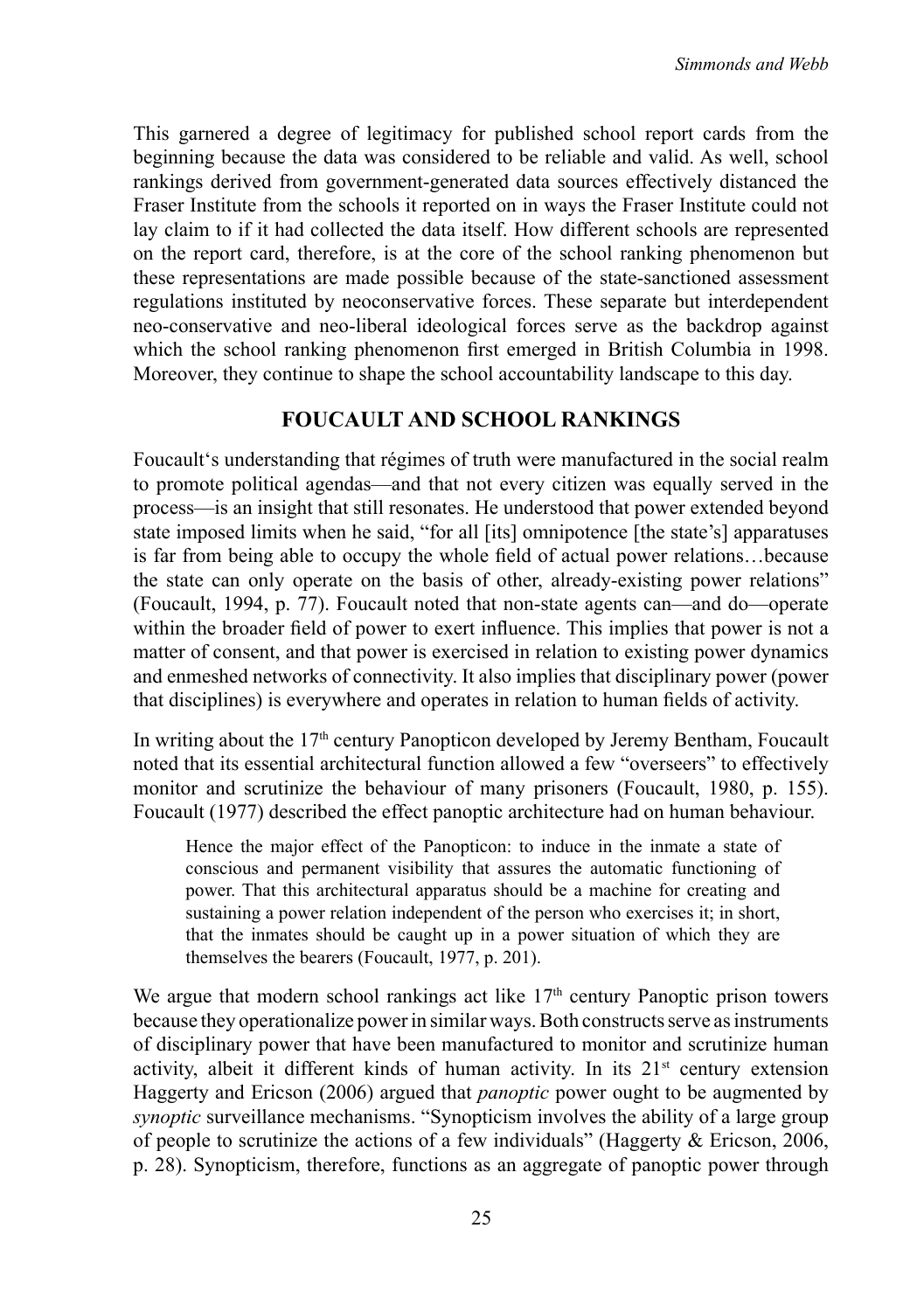contemporary mass media because the detailed actions of groups are made public through newspapers, television, and online accounts in the new politic of visibility. Here, we would note that synopticism, as we are using it, is related to ideas of network governance (Ball, 2009) through the mediatization of education policy (Lingard and Rawolle, 2004); and synopticism is related to what Webb (2011) discussed as "governmentality constellations" and to what Deleuze (1990) discussed as "societies of control." However, Foucault's central argument that panopticism was an essential component of disciplinary power because it contributed significantly to its production as a mechanism (or instrument) of power, is something that we feel is operating within published school rankings—synoptically. For instance, consider what Haggerty and Ericson (2006) observed about synoptic data-gathering in the new politic of visibility:

[s]urveillance technologies…operate through processes of disassembling and reassembling. People are broken down into a series of discrete informational flows, which are stabilized and captured according to a pre-established classification criteria. They are then transported to centralized locations to be reassembled and combined in ways that serve institutional agendas (Haggerty & Ericson, 2006, p. 4).

We argue that this understanding of surveillance theory is fundamentally no different from how data is gathered about students in British Columbia. The Ministry discloses individual student results to parents and school administrators (disassembling data) while the Fraser Institute repackages (reassembles) the collective experience of entire groups of students for publication in provincial newspapers and online, within the broader field of power.

## **A CRITICAL DISCOURSE ANALYSIS (CDA) OF SECONDARY SCHOOL RANKINGS**

Given the fourteen-year monopoly the Fraser Institute has on ranking schools in British Columbia a central question becomes: *What is the Fraser Institute ranking of schools phenomenon a case of?*

Case study research is particularly appropriate for situations in which the examination and understanding of context is important. Multiple sources of evidence are used and the data collections techniques include document and text analysis" (Darke & Shanks, 2002, p. 113).

Yin (2003) described the important need for case study researchers to use different sources of information as a way to ensure the investigation is valid. Multiple sources of evidence develop "*converging lines of inquiry,* a process of triangulation" (Yin, 2003, p. 98). "When you have really triangulated the data, the events or facts of the case study have been supported by more than a single source of evidence" (Yin, 2003, p. 99). Using both qualitative and quantitative evidence derived from primary, secondary, and tertiary source documents helps establish the validity of the findings presented here.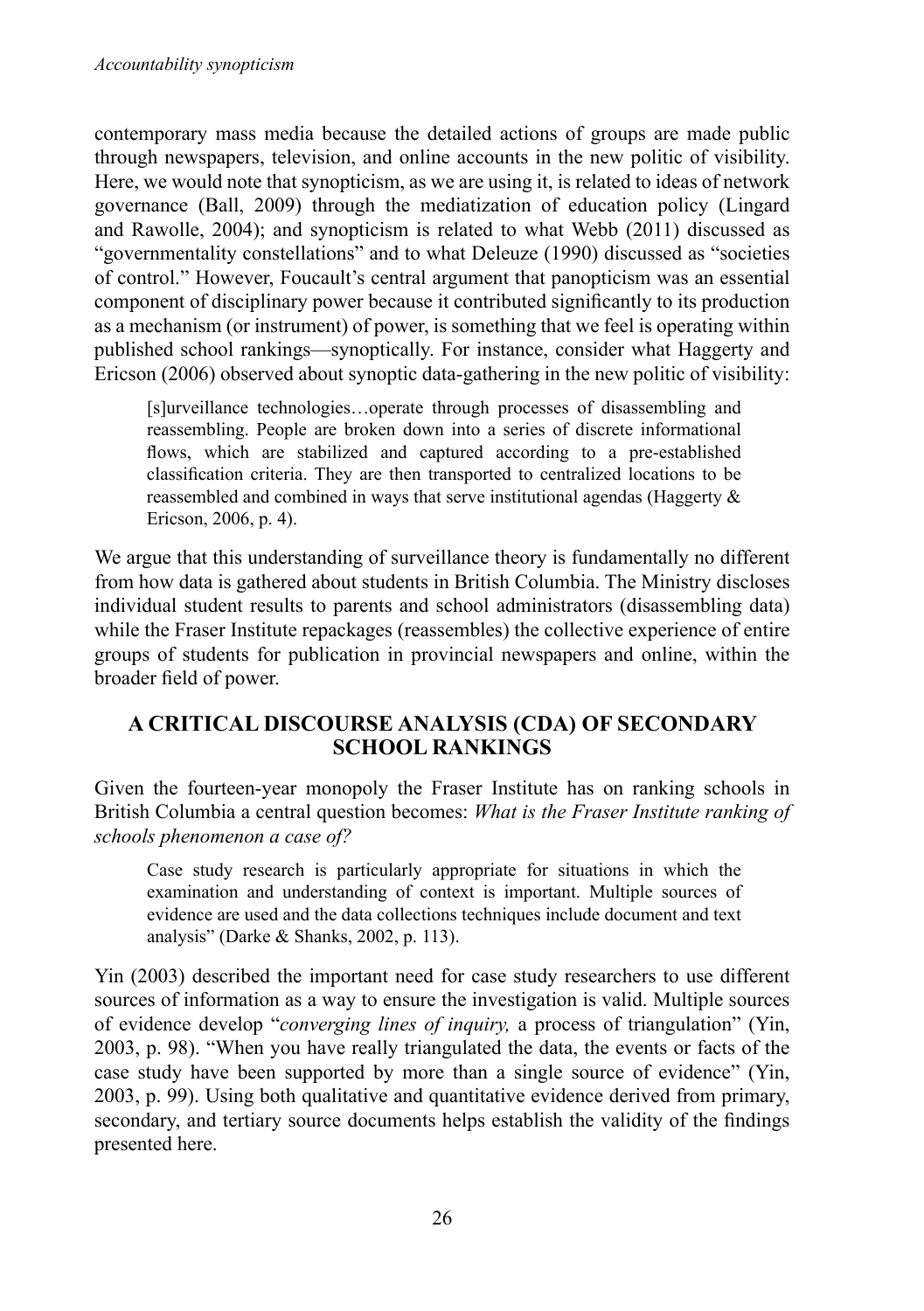Table 1 lists the documents that were analyzed in this study. Each document may be considered a discursive event that has three dimensions: (1) it is a spoken or written text; (2) it is an instance of discourse practice involving the production and interpretation of texts; and (3) it is a part of a broader socio-political context (Rogers, Malancharuvil-Berkes, Mosley, Hui, & O'Garro Joseph, 2005). Taken collectively, these documents may be considered, what Smith (2001), called "organizing texts" (Smith, 2001, p. 174).

| Primary   | Fraser Institute produced:                                         |
|-----------|--------------------------------------------------------------------|
|           | Report Cards on British Columbia's Secondary Schools               |
|           | <b>Annual Reports</b>                                              |
|           | Fraser Forum magazine articles                                     |
|           |                                                                    |
|           | Media produced:                                                    |
|           | Local, provincial, and national newspaper articles                 |
|           | National magazine articles                                         |
|           | Local, regional, and provincial newsletters                        |
| Secondary | British Columbia Ministry of Education produced:                   |
|           | School and District Reports                                        |
|           | Federation of Independent School Association (FISA) generated data |
| Teritary  | Interviews                                                         |
|           | Radio and print interviews                                         |
|           | Webcasts                                                           |
|           | Online debates                                                     |

#### **Table 1. Documents and Reports Analyzed in CDA (1998-2010)**

At its core a CDA not only examines "the nature of social power and dominance" (van Dijk, 1993, p. 254), but it also "focuses on how language as a cultural tool mediates relationships of power and privilege in social interactions, institutions, and bodies of knowledge" (Rogers, et al., 2005). van Dijk (1993) argues that power and dominance can be institutionalized to enhance their effectiveness and can be sustained and reproduced by the media. This is an important insight because it highlights a principal argument we make through a CDA of the Fraser Institute's published ranking of secondary schools—that dominant discourses shape public opinion and "facilitate the formation of social representations" (van Dijk, 1993, p. 259). In other words, a CDA reveals how agents "enact, or otherwise 'exhibit' their power in discourse" (van Dijk, 1993, p. 259).

Published school rankings served as a primary source of data for this project and were relevant because they exemplified what Smith (2001) calls "the textual mediation of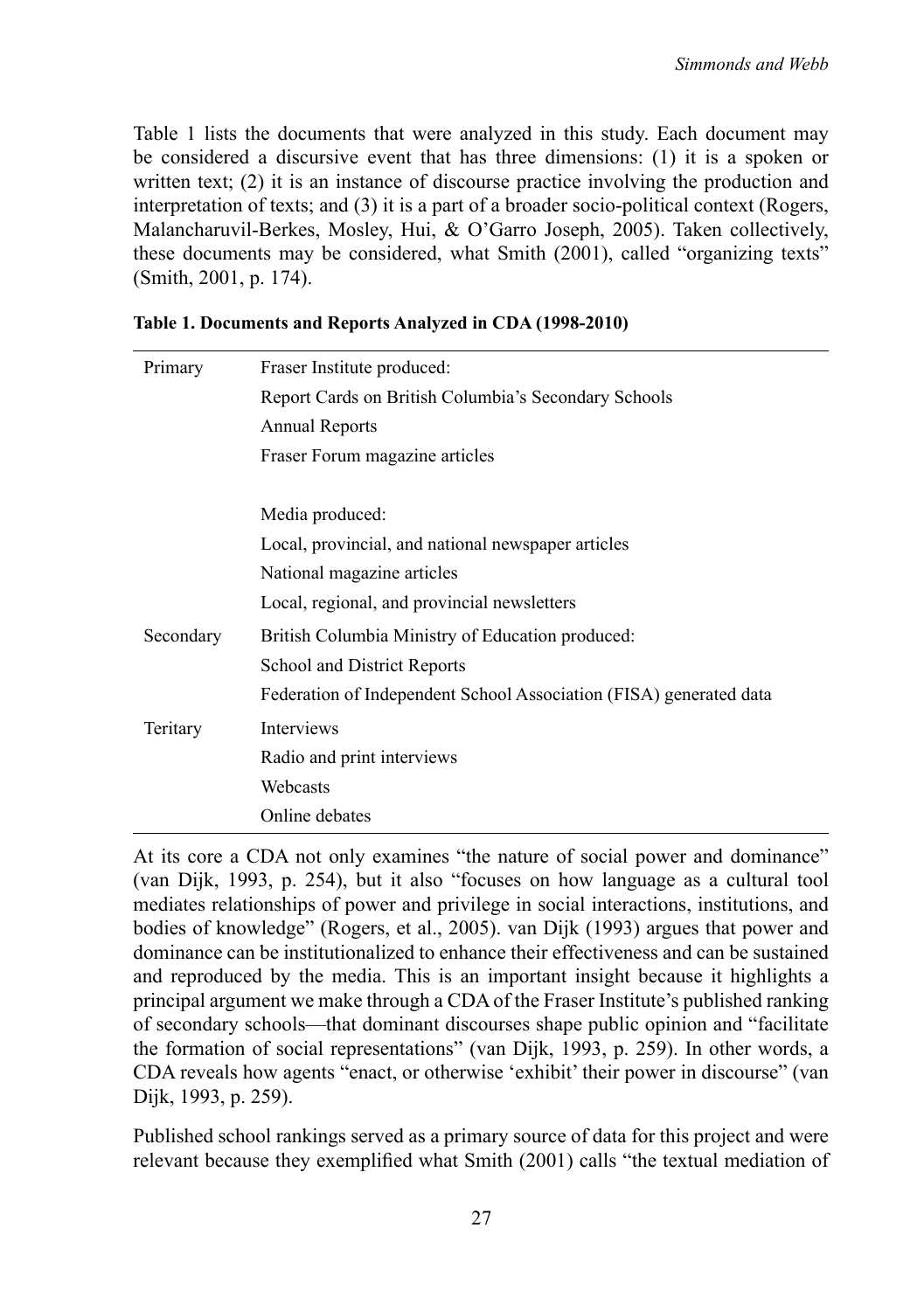people's (sic) activities through standardized and standardizing genres" (Smith, 2001, p. 173). *Textual mediation*, therefore, creates artefactsthatstem from "the coordinating machinery of organization and institution" (Smith, 2001, p. 174). For the purpose of this study *textual mediation* principally takes the form of published (secondary) school report cards that utilize KPIs. We draw extensively on Fraser Institute produced school reports that describe in detail how ranking iterations were manufactured over time. As well, the analysis of other policy documents and annual reports published by the Fraser Institute established prevailing ideological stances this particular advocacy think tank promoted. Finally, in exploring how rankings changed over time, a CDA made possible an examination of how published school rankings overexerted their authority on the accountability field by promoting neo-liberal ideologies that privilege certain kinds of schools. Here we illustrate how subsequent alterations of KPIs—to specifically include gender and citizenship—reconfigured the field of accountability for co-educational schools by focusing on two questions: (1) how have the statistical components of the Fraser Institute's secondary school ranking in British Columbia changed over time? and, (2) how do manufactured school rankings shape the field of visibility through which secondary schools are viewed?

# **MANUFACTURING STATISTICAL REGIMES OF TRUTH**

Initially, the Fraser Institute devised a secondary school report card because there was "no uniform system for evaluating the performance of schools in the province" of British Columbia (Cowley, et al., 1998, p. 4). Moreover, the Institute noted that no evaluative procedure was contemplated by the Ministry of Education to determine how well the school system worked. "The only way to find out whether our schools are doing their job satisfactorily", the authors of the first school report card noted was, "to measure results in an objective and quantifiable way" (Cowley, et al., 1998, p. 4). As well, the data-driven initiative of a school-ranking rubric resonated with the Fraser Institute's emphasis on measurability given its institutional motto, "If it matters, measure it" (Levant, 2005, p. A19).

In the thirteen years of data that inform this analysis, five key iterations of the Fraser Institute's published secondary school ranking report were identified. In his doctoral study Simmonds (2012) documented the changes associated with each successive school ranking iteration devised by the Fraser Institute to say something *'objective'* about schools from 1998-2010. He noted that five of the original KPIs used by the Fraser Institute to construct its inaugural school-ranking rubric in 1998 have remained constant throughout. They are: (1) average exam mark, (2) percentage of exams failed, (3) school vs. exam mark difference, (4) exams taken per student, and (5) graduation rate. These KPIs were uniformly applied to every secondary school included in the ranking. However, when data presented in one of the Fraser Institute's own studies deemed that "it was boys who were getting short-changed" in British Columbia's classrooms (Cowley & Easton, 1999, p. 3) a gender gap KPI was included in the second (and each successive) ranking iteration beginning in 2001. The introduction of gender-related-data by the Fraser Institute alluding to gender-biased-teaching in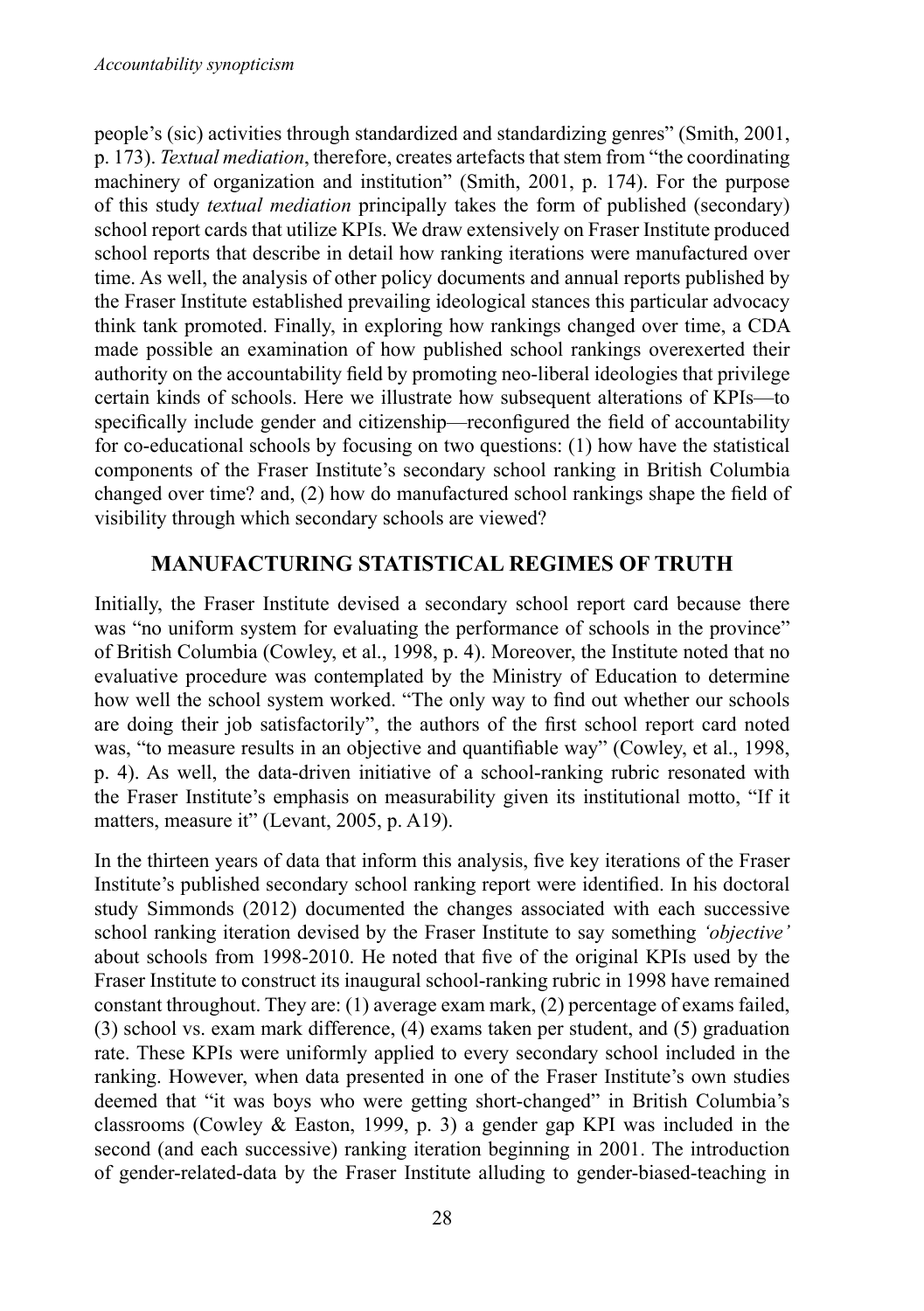secondary schools effectively expanded the field of visibility on which the school wide accountability game was played. Henceforward, boys and girls could be seen as separate populations where they were otherwise blended together as a single student population in the first iteration of the report card. This was strategically important because in pointing to discrepant educational experiences boys and girls seemed to be having in British Columbia's high schools, the Fraser Institute introduced a new visual asymmetry to the greater field of school wide accountability. This is an important development in the school ranking's evolution given that fields are, by definition, socially constructed areas of activity where struggles take place between agents in a supply and demand market. Brighenti (2007) reminds us of this point:

[W]hen something becomes more visible or less visible than before, we should ask ourselves who is acting on and reacting to the properties of the field, and which specific relationships are being shaped. Shaping and managing visibility is huge work that human beings do tirelessly. As communication technologies enlarge the field of the socially visible, visibility becomes a supply and demand market. At any enlargement of the field, the question arises of what is worth being seen at which price—along with the normative question of what should and what should not be seen. These questions are never simply a technical matter: they are inherently practical and political (Brighenti, 2007, p. 327).

Whereas the first school ranking report reflected and highlighted what local critics noted were social class distinctions that existed between schools (Proctor, 1998; Steffenhagen, 2002; Steffenhagen 2003), the introduction of gender data into the school wide accountability issue reflected and highlighted gender-based distinctions the Fraser Institute wanted the general public to see was operating in secondary schools (Cowley 2003; Cowley & Easton, 1999). Expanding the field of visibility to include gender-related data in this way effectively marked—what was previously an unmarked—social category. This was an important strategy because as Brighenti (2007) noted, "[o]nce a way of marking and dividing people is set up…the resulting classification is a tool that can be applied to every case" (Brighenti, 2007, p. 334). Therefore, the effect of the Fraser Institute reconfiguring entire school populations into gender-constructed, sub-populations was to cast a wider statistical net that captured public-private school distinctions, which otherwise remained hidden from public view. In this way, the Fraser Institute effectively amplified its power of surveillance on the field of visibility by widening its scope of vision. Whereas the first ranking iteration made possible between-school comparisons, the second iteration made possible within-school (gender-based) comparisons that pitted boys against girls and by implication, public schools against private schools because all of the single sex schools ranked by the Fraser Institute were de facto private/independent schools.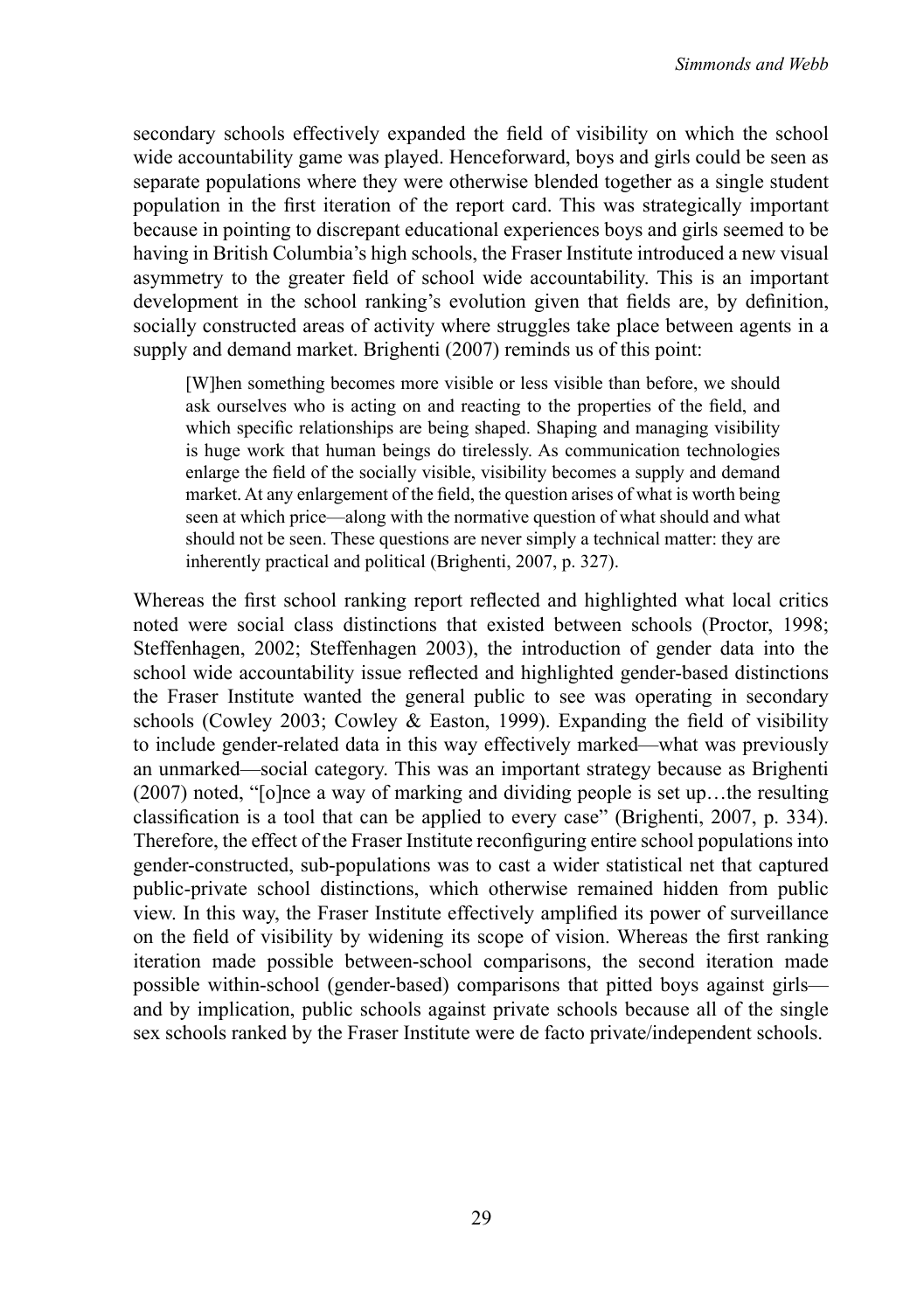

**Figure 1. Distribution of public (PU) and private/independent (PV) schools for iterations #1 and #2 achieveing 'top' decile ranking scores.** 

Source: The Fraser Institute's Report Card on British Columbia's Secondary Schools (1998- 2002).

What is important to note here is the relative percentage of public schools that occupied the *'top'* decile range in the Fraser Institute's ranking during the first iteration (1998- 2000) compared to the relative percentage of public schools that occupied the same *'top'* decile range during the second iteration. The graph shows that before gender gap indices were included in the ranking rubric approximately 5% of *all* the public schools then ranked by the Fraser Institute achieved 'top' scores. After gender gap indices were introduced by the Fraser Institute in 2001, the percentage of 'top'ranked public schools occupying the same decile range dropped to 0.4%. This represents a 92% decline in the number of potential public schools that achieved scores within the 9.0-10.0 range. By way of comparison, before gender gap indices were included in the ranking rubric approximately 31% of all private/independent schools then ranked by the Fraser Institute achieved 'top' scores. After gender gap indices were introduced, the percentage of 'top' ranked private/independent schools occupying the same 'top' decile range dropped to approximately 21%. This decline represents a 34% decline in the number of 'top' ranked private/independent schools. So while public and private school systems were both adversely affected by the introduction of a new ranking rubric that included gender gap indices during iteration #2, public schools fared significantly worse as a result.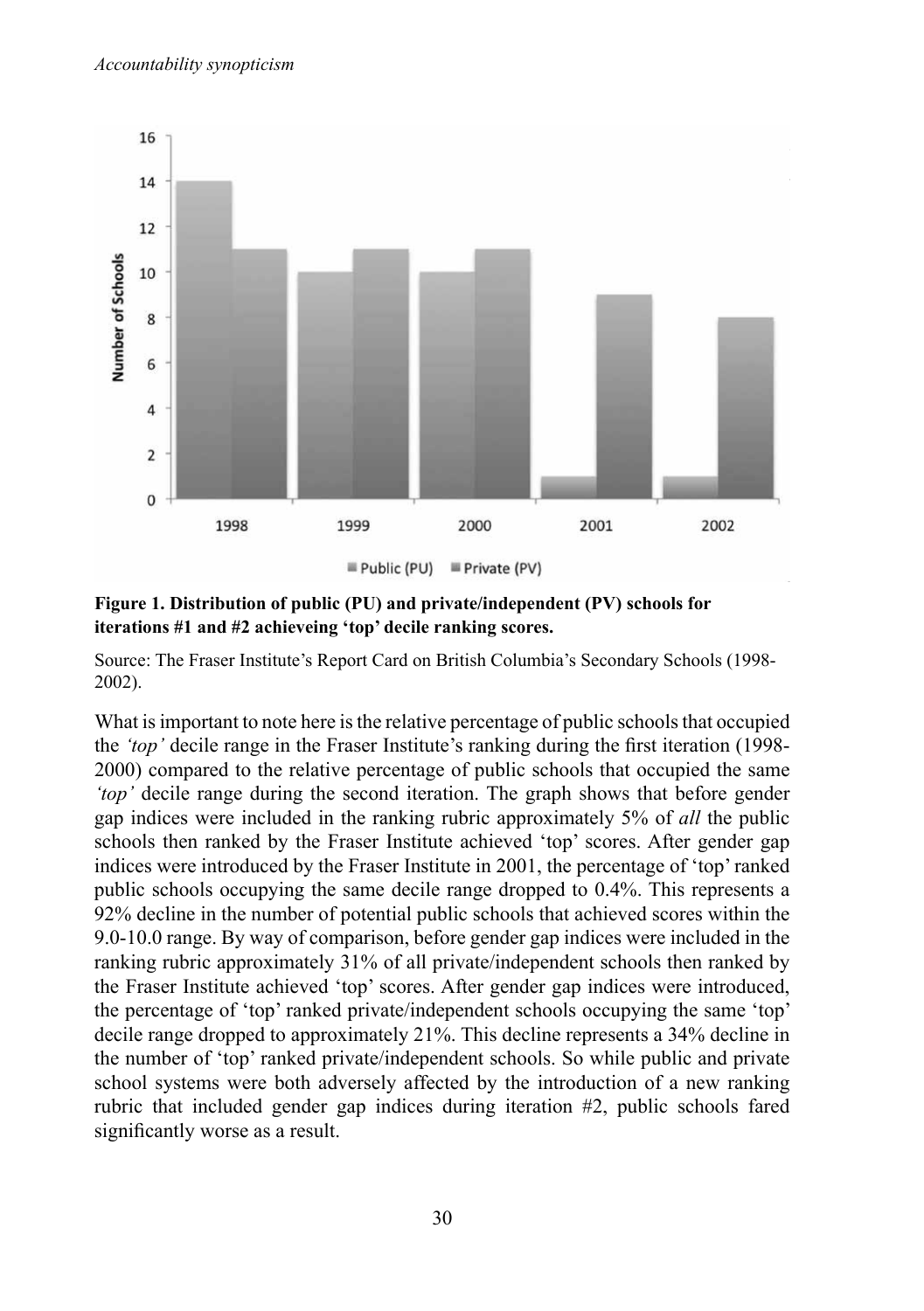Another way the school ranking rubric in British Columbia exerted disciplinary power was how it statistically concealed an entire population of students. The international expansion of British Columbia's high school graduation program into Pacific-Rim countries was perceived by many to be a lucrative business venture by the Ministry of Education that would subsidize the high cost of public education (Kuehn, 2002, p. 1). And while schools, and school districts, may have benefited from the added revenue foreign English Second Language (ESL) students brought into the public school system, their overall impact on resulting school rankings did not. This problematic situation was resolved when the Fraser Institute established a third iteration of its school report card in 2003—one that would statistically negate the impact foreign ESL students had on a school's English 12 examination results. All that was required for the Fraser Institute was to recast its statistical net by "refining the student cohort" on which school rankings would be based (Cowley & Easton, 2003, p. 4). The rationale of incorporating this statistical refinement into the school ranking rubric was noted by the authors of the school 'report card':

Administrators were also concerned that while they were being encouraged by the ministry to recruit international students as a means by which to earn revenue for the operation of their schools, these transient students' academic results were not necessarily reflective of the quality of teaching at the school. Administrators encouraged us to explore ways to rate the schools only on the basis of students normally resident in British Columbia. We believe that this is a reasonable refinement of our approach and, using revised data provided by the ministry, have excluded these students' results from the calculation (Cowley & Easton, 2003, p. 4).

Embedded within a model for schooling that seeks to increase revenue streams in this way is an alignment of public policy initiatives with the Fraser Institute's mission of privatizing public education through choice-based reforms. The offshore interest of foreign students choosing British Columbian schools can be seen through a business lens as a lucrative niche market to be developed by the government. However, an unintended consequence of attracting the same population of foreign ESL students to British Columbian secondary schools is that their collective school-wide presence adversely affected a school's overall ranking. The Fraser Institute effectively managed the situation by removing the statistical impact foreign students had on a school's ranking position thereby rendering an entire population of students invisible.

#### **THE MEDIA'S ROLE IN CIRCULATING KNOWLEDGE DISCOURSES: SYNOPTICISM AND SCHOOL MARKETS**

In an editorial that appeared on the front page of a provincial newspaper, the Fraser Institute's rationale for publishing the first school ranking 'report card' the previous spring was clearly articulated and positioned within a discursive strategy that privileged a parent's right to know. *The Province* newspaper made clear its position about where it stood in the ranking debate in an "exclusive report" when it said: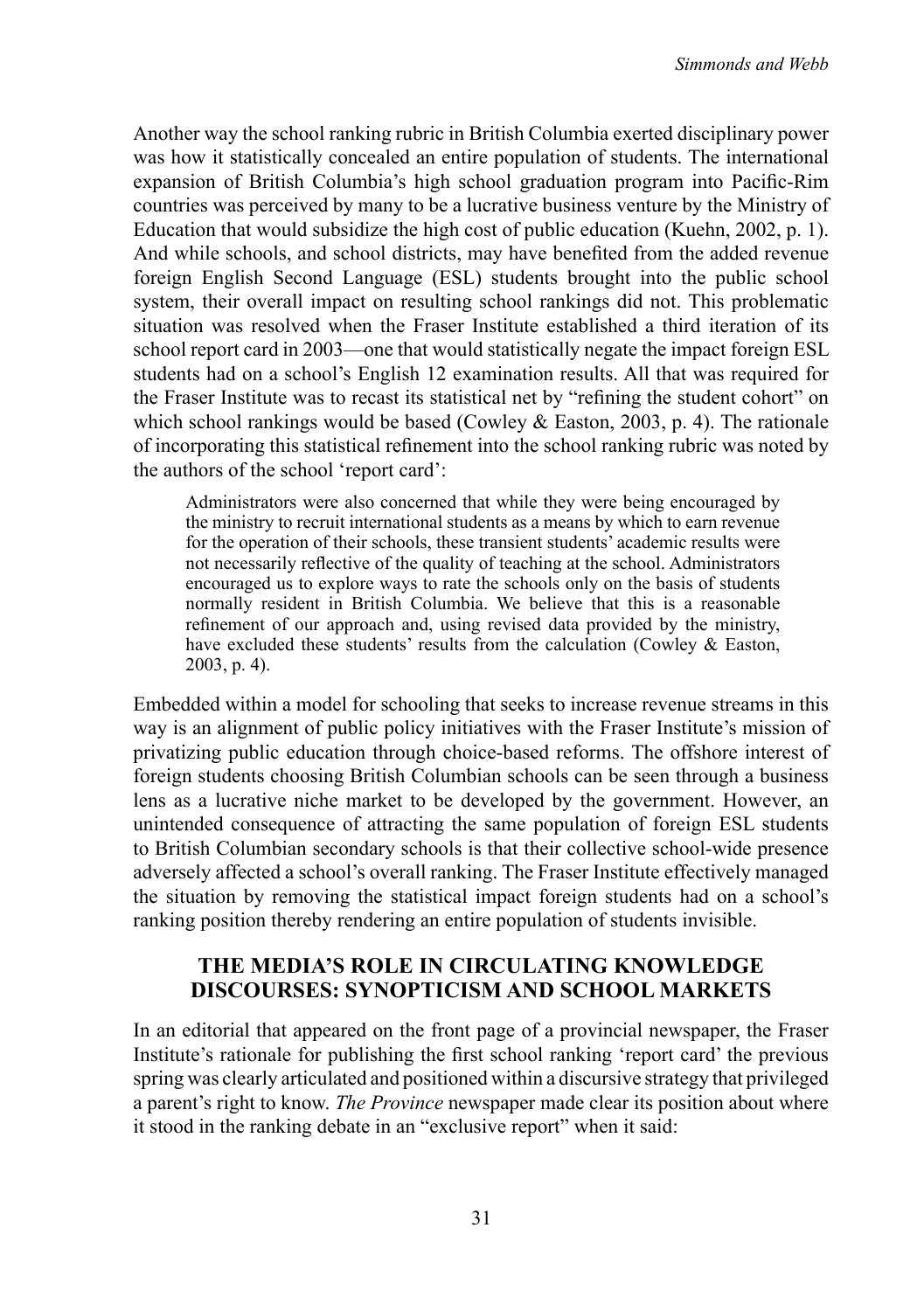By referring to the report card, which was prepared by the prestigious Vancouverbased Fraser Institute, parents will have information they need to decide if their school's doing a good job. And they can do something about it (Editorial, 1999, p. A1).

Establishing a partnership with a provincial newspaper was critical in order for the Fraser Institute to gain a stronghold on shaping the discourse on educational matters because it provided the partisan think tank with direct accessto a significant population within British Columbia who were already loyal *Province* readers. The newspaper publication also provided its readership with an artefact of the ranking itself because the tables generated by the school ranking report could be saved. In a statement published in the Fraser Institute's 2000 Annual Report, then Board Chair, Mr. Ray Addington, further qualified the importance of establishing a relationship between the Fraser Institute and the media when he noted:

The distribution of the report card has been a critical factor, since we want to ensure that every educator, parent, and child in the province has access to the results. Accordingly, in each province we have chosen to partner with a widely distributed newspaper or magazine. In British Columbia, we chose *The Province*, the newspaper with the largest circulation in BC, and a demographic appropriate to our goal (The Fraser Institute, 2002, p. 2).

In mobilizing the media in this way, the Fraser Institute effectively managed to direct parents' attention on what mattered most to the Fraser Institute—measuring specific aspects of school performance. That regional newspapers throughout the province re-published the rankings of their regional schools underscores the in-roads the Fraser Institute made into the public's collective consciousness about why the school ranking mattered. For by the spring of 2000, school rankings clearly mattered in the province of British Columbia. They mattered enough that Fraser Institute ranking data (originally published in a provincial newspaper some ten to fourteen days earlier) was re-published in local papers with comments from local and regional school authorities discussing alternatives to the media's coverage.

## **School Markets and the Politics of Space**

In the September 2003 issue of the Fraser Forum entitled, *'Who owns your education?',*  Peter Cowley published an article called, *'An End to Catchment Area Feudalism'*. In it Cowley described a "recent amendment" to British Columbia's School Act (Cowley, 2003, p. 10). At its core, the amendment empowered parents to enrol their children in any public school they chose. Cowley supported the amendment wholeheartedly because it marked a significant step by the then Liberal government of British Columbia toward reforming public education in ways the Fraser Institute had always promoted and supported; that is to say, the amendment helped create a market-driven educational system that allowed parents to choose between public schools, in part, because the Fraser Institute provided a ranking mechanism which made betweenschool comparisons possible. Cowley's endorsement of the School Act amendment was obvious: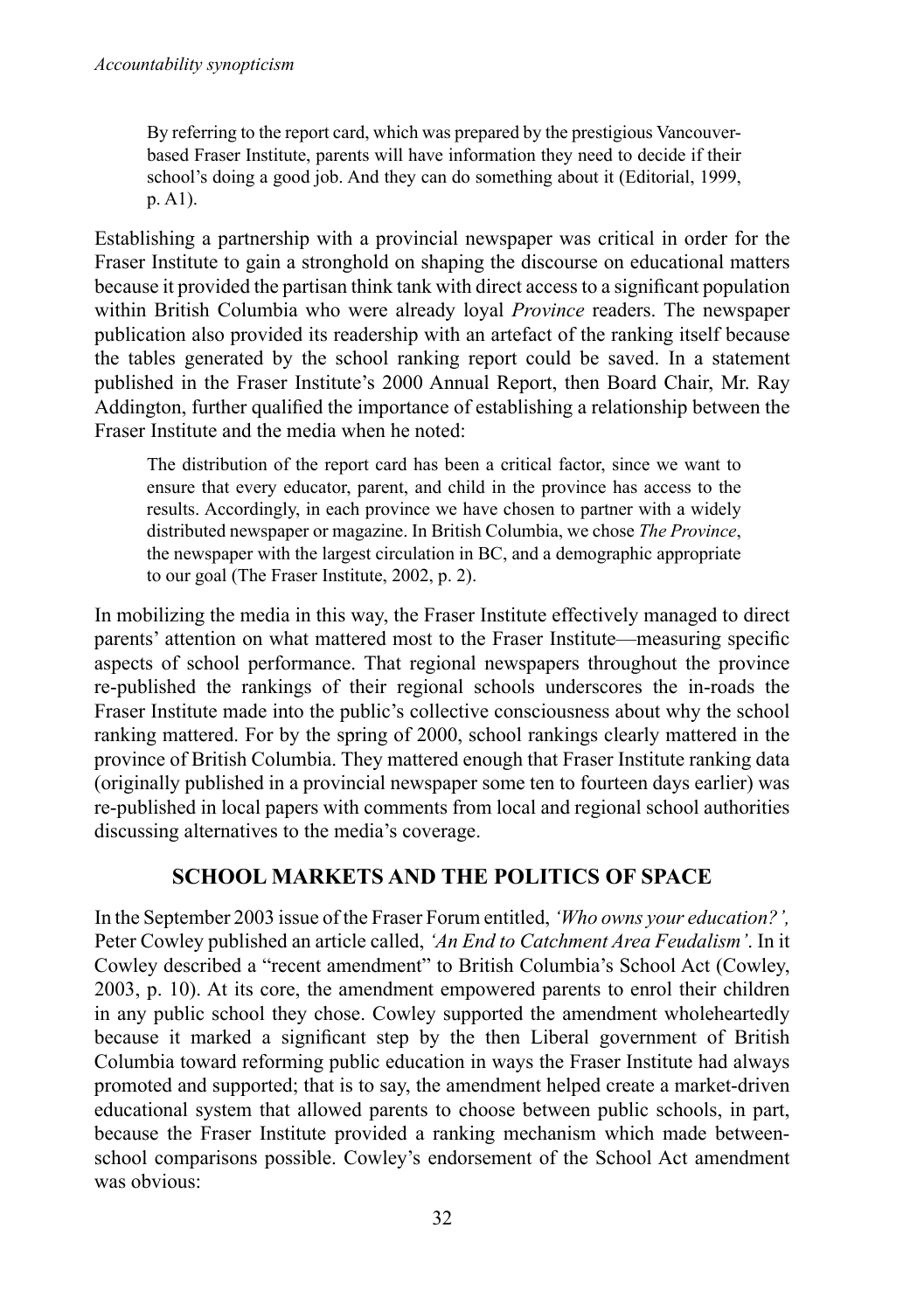School boards may no longer enact policies that require students to enroll (sic) in a specific school based solely on their place of residence. Neither may the boards vest in their superintendents the authority to direct student placement based on their judgment of program suitability…This amendment assures that parents, not school boards or superintendents, decide which school is best for their children…British Columbia joins only two other provinces, Quebec and Alberta, in providing statutory support for parental choice within the public school system (Cowley, 2003, p. 10).

This statement is relevant because it shifts the school-wide accountability framework away from discursive practices anchored in a *parent's right to know* toward discursive practices that were more concretely anchored in a *parent's right to choose* and that these discursive practices corresponded to greater shifts in the field of political power. Evidence for the public's perception that private school education was preferable to public school education can be found in an article that appeared in the December issue of *The Vancouver Sun* (December 15, 2004). It was noted that "despite a steady decline in the school-aged population, independent school enrolments climbed by 8.8% during the past five years while public school numbers have fallen by 3.4%" (Steffenhagen, 2004, p. B1). This claim is supported by data obtained from the Ministry of Education of British Columbia Annual Reports (1998-2003) as published on the Federation of Independent Schools Association (FISA) website.

Figure 2 depicts the annual percentage growth in private/independent school student enrolment data from 1997-2010. It shows positive growth in student populations attending private/independent schools in every year except in 2000/01 where there was no change. It also shows that since 1997 private/independent school student enrolment within British Columbia has increased by 24.6 percentage points—an average growth rate of +1.76%.

By comparison, Figure 3 depicts the annual percentage growth in public school student enrolment during the same period. It shows positive growth in student populations attending public schools for 1996/97 and 1997/98, but an overall negative growth in student enrolment of -6.1% thereafter. The average student population growth rate for the same sample of schools was -0.43% between 1997 and 2010. These student enrolment trends occur—not only in relation to British Columbia's documented average population growth of +1.07% for the same time period (BC Stats, 2013)—but in relation to an overall 10.8% average increase in the percentage of persons living in British Columbia who earned \$100,000 and more from 2001-2010 (Statistics Canada, 2013).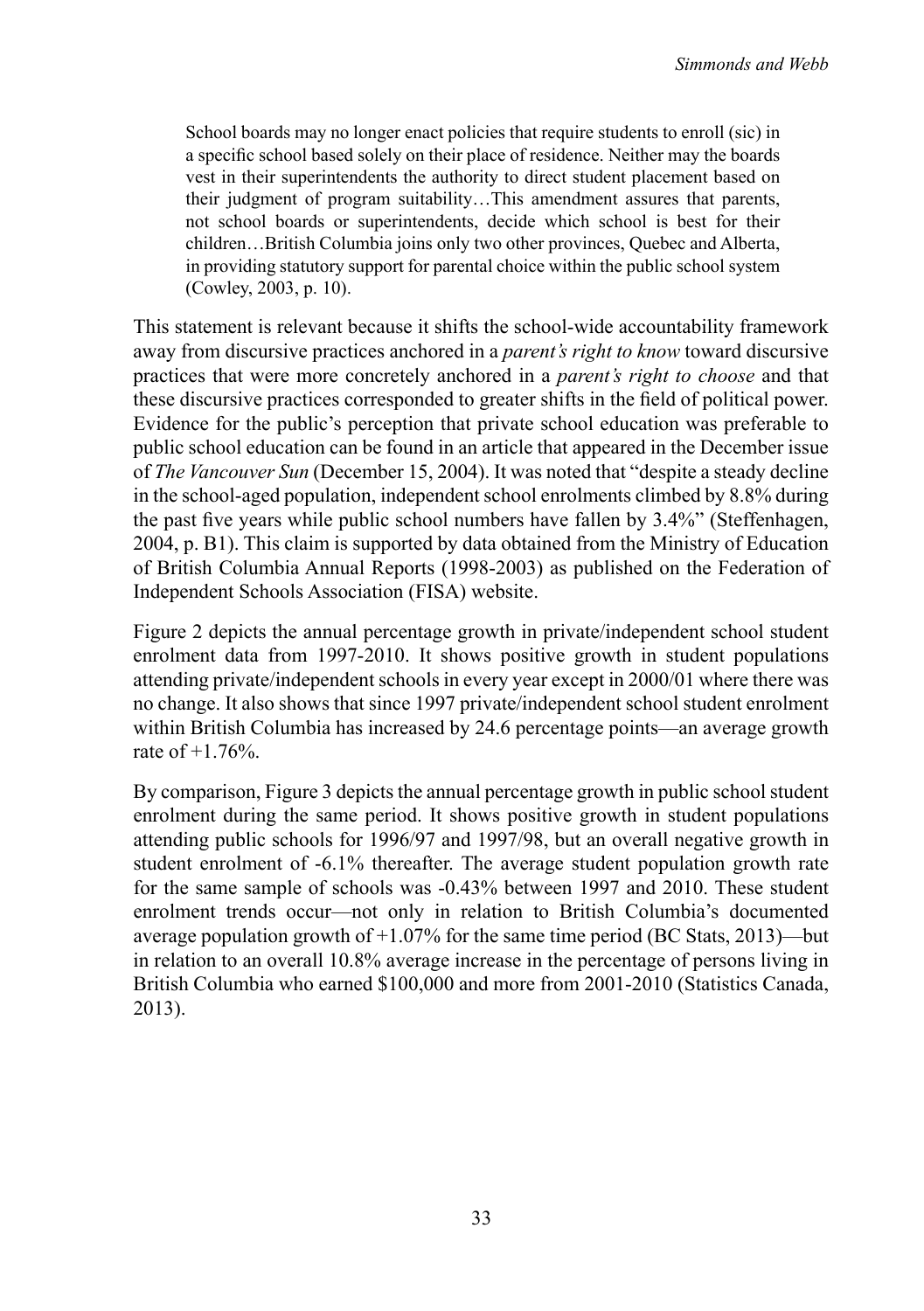

#### **Figure 2: Percentage annual growth in student enrolment for private/independent schools (1997-2010)**

Source: (The Federation of Independent Schools, 2010).



**Figure 3: Percentage annual growth in student enrolment for public schools (1997-2010)** Source: (The Federation of Independent Schools, 2010).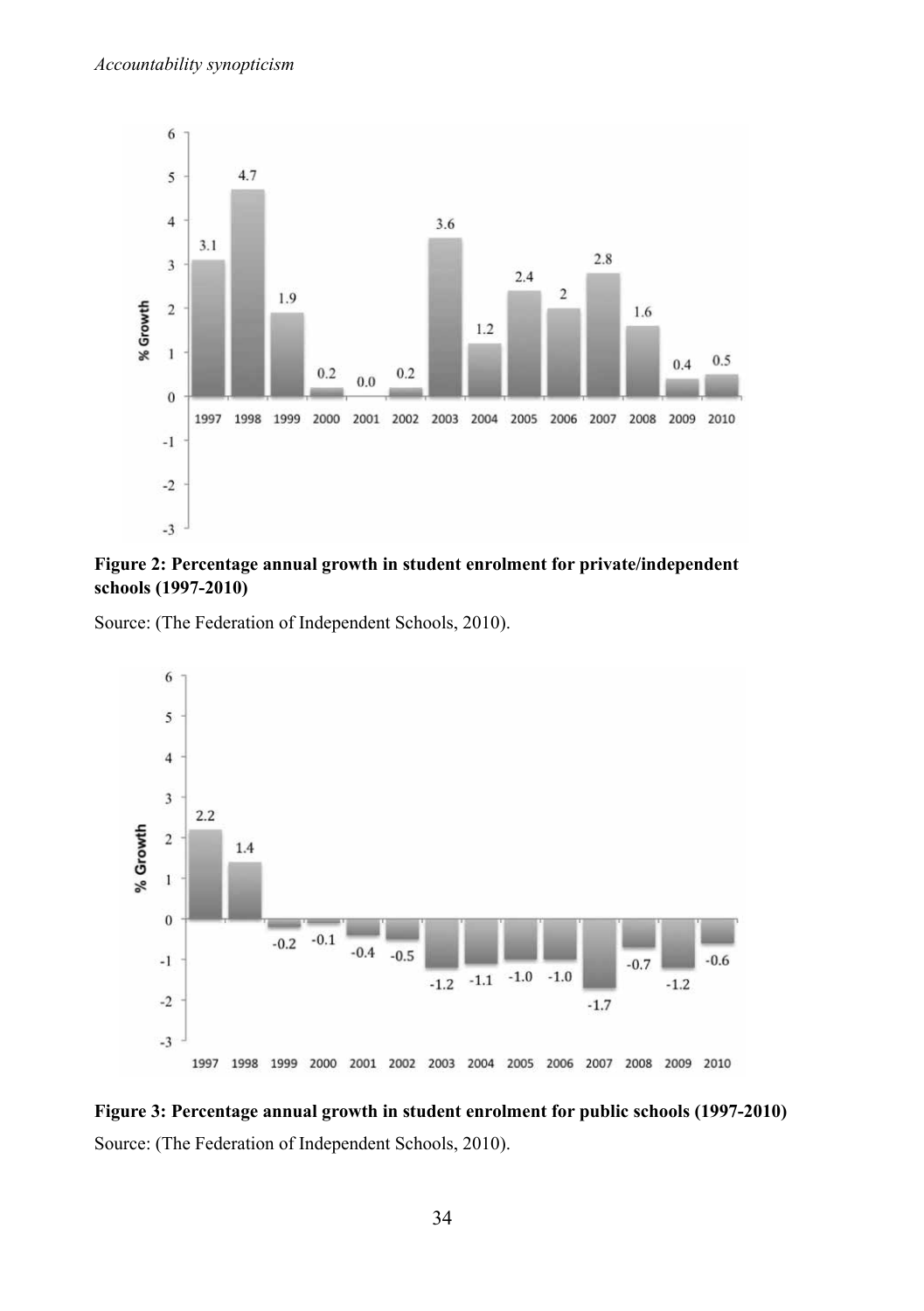Moreover, student enrolment patterns in private/independent and public schools have grown and decreased respectively at average greater rates since the School Act was amended in 2003 to allow for cross-boundary enrolment. These trends suggest that a correlation link exists between the manufacturing and publication of league tables since 1998 and student enrolment patterns. For one school principal the impact school choice had on school enrolment patterns was clear when he said:

Changes to Section 74 of the School Act [in 2003] now permit students to enrol in the school of their choice. As families exercise choice, what were once firm boundaries are now considerably blurred. As a result of student choice and declining enrolment, we now have under-enrolment in some elementary schools and capacity pressures in others (McMartin, 2010, p. A4).

In the next section we revisit the theoretical commitments of the study and discuss them in relation to the local context.

## **Disciplinary Power is Exercised Through Published School Report Cards**

Statistical régimes of truth exercise disciplinary power on the field of accountability because they have been manufactured in ways that highlight, amplify, and hide visibility asymmetries between schools. When the Fraser Institute began to treat single sex schools differently from co-educational schools, its report card operationalized power in ways that reconfigured the field of politics for co-educational schools. This finding highlights an inherent limitation embedded within the Fraser Institute's school ranking rubric—namely that different kinds of schools are treated in different kinds of ways by an imposed statistical régime of truth that is promoted as being objective. In this case the logic of the ranking is bifurcated by gender. Co-educational schools are *'rewarded'* when boys and girls achieve similar school- and exam-based results, but they are *'penalized'* if this statistical expectation is not achieved. Single sex schools could not be *'rewarded'* or *'penalized'* in the same way because gender-related KPIs were not applicable to those kinds of schools. Treating single sex and co-educational schools differently in this way had a profound effect on the distribution of *'top'* ranked public and private schools in British Columbia.

This finding has received very little attention in public debates or in the mainstream press, but it is an important one because it illustrates how school rankings fragment the field of education on which schools are now 'seen' as competing. This fragmentation disrupts (what could have been previously been called) a level playing field because (for the first time) gender differences begin to account for some of the statistical variation that exists between schools. Without exception, every single sex school in British Columbia is a de facto private school. With the introduction of gender gap achievement indices into the school ranking rubric came with it a perception that private schools were overall 'better' than their public school counterparts because there were more of them occupying 'top' ranked spots in the Fraser Institute's school report card.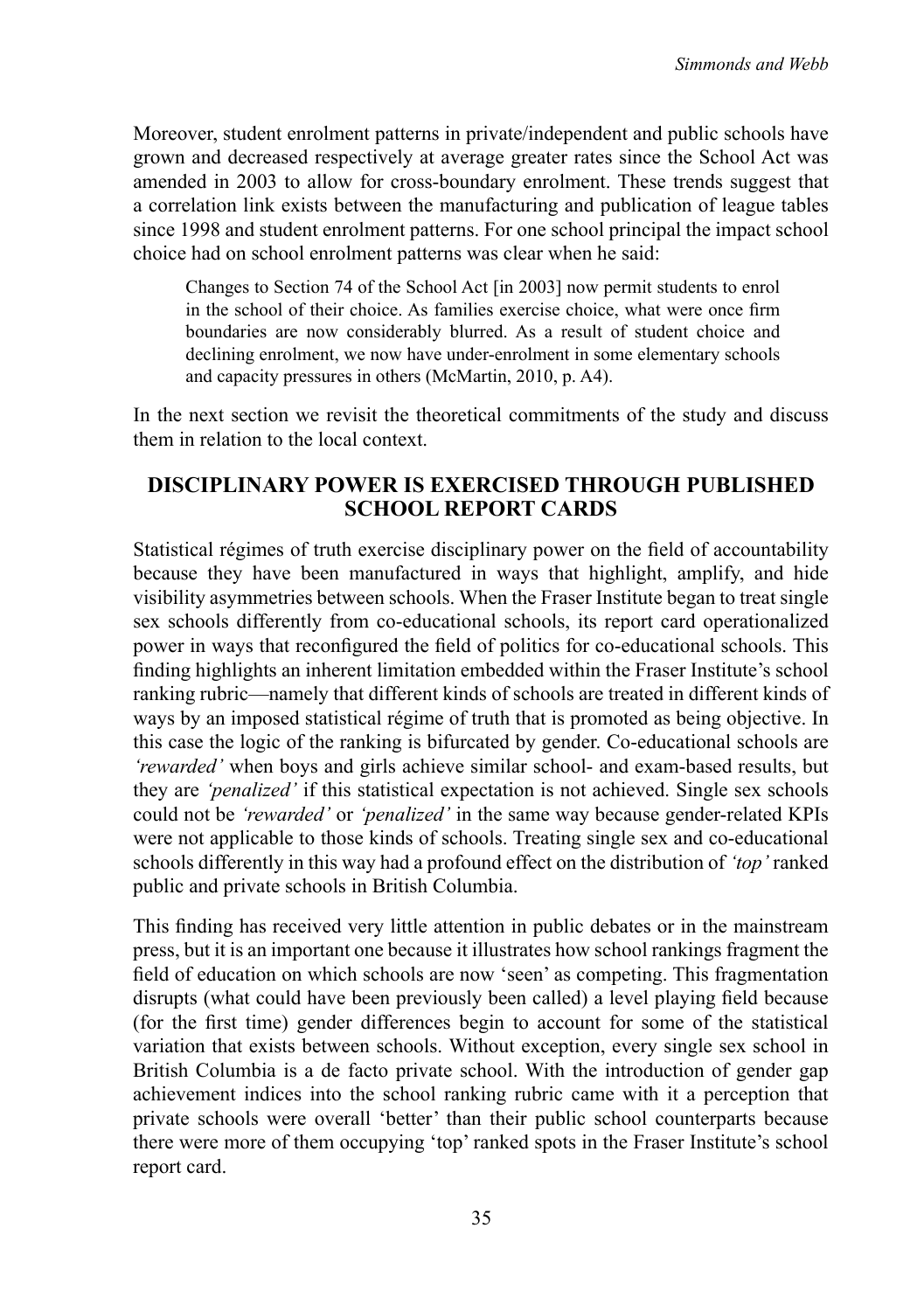The report card was also designed to conceal the impact some groups of students had on a school's overall ranking. When ranking results began to slip for some public British Columbian schools because they had recruited fee-paying, foreign ESL students into their populations, the Fraser Institute recast its statistical net by "refining the student cohort" on which school rankings themselves were based (Cowley & Easton, 2003, p. 4). The Fraser Institute'sschool report card policy of including the compulsory English 12 provincial examination results of *all Grade 12* students changed to accommodate a foreign student recruitment policy initiated by the Ministry. Including KPIs that *statistically* account for the impact of gender gap differences and government-initiated foreign student recruitment policies while (at the same time) choosing *not* to include KPIs that statistically account for *contextual* influences in students like, socioeconomic disparities, is problematic. In casting, and recasting, the school ranking rubric that makes visible (and conceals) entire groups of students within secondary schools, the Fraser Institute focuses the public's gaze on what *it* wants the public to see. In so doing, the Fraser Institute exercises a kind of disciplinary power that may be viewed by some as being discretionary and discriminatory at its core.

## **Agents Deploy Language in Ways that Mediate and Reposition Relationships of Power**

The Fraser Institute depicted market-driven reform initiatives as the best way to improve schools (The Fraser Institute, 2010). Initially, the school-wide accountability framework was positioned within a broader *knowledge discourse* that not only provided information to consumers of education, but it was devised to make uniform comparisons between public and private high schools. With one broad-sweeping accountability stroke, published secondary school report cards rendered judgment on public and private schools alike. In creating a report whereby schools were pitted against schools under the guise of a *parent's right to know*, neighbourhood, district, regional, and socio-economic boundaries were obliterated in a ranking that focused on provincial exam results.

Over time, the Fraser Institute shifted the locus of attention away from recurring KPI debates toward school improvement debates. The public's eye was focused on reading newspaper accounts of schools that had significantly improved their overall ranking. Coded discourses of institutional competence played an important role in changing the contours of the educational landscape when the School Act was amended in 2003 (Simmonds, 2012). With the amendment came the possibility that—for the first time in British Columbia—students could apply for admission to public schools beyond the limits imposed by state-designated catchment areas called school districts. The state-sanctioned deregulation of school catchment areas in this way changed school enrolment patterns.This finding issupported by historical data provided by the Ministry of Education and the Federation of Independent Schools Association (FISA), as well as from anecdotal evidence provided by principals who recognize, acknowledge, and attribute declining student enrolment patternsin their low-ranked schoolsto the impact the Fraser Institute ranking has on parental choice-making (McMartin, 2010). At issue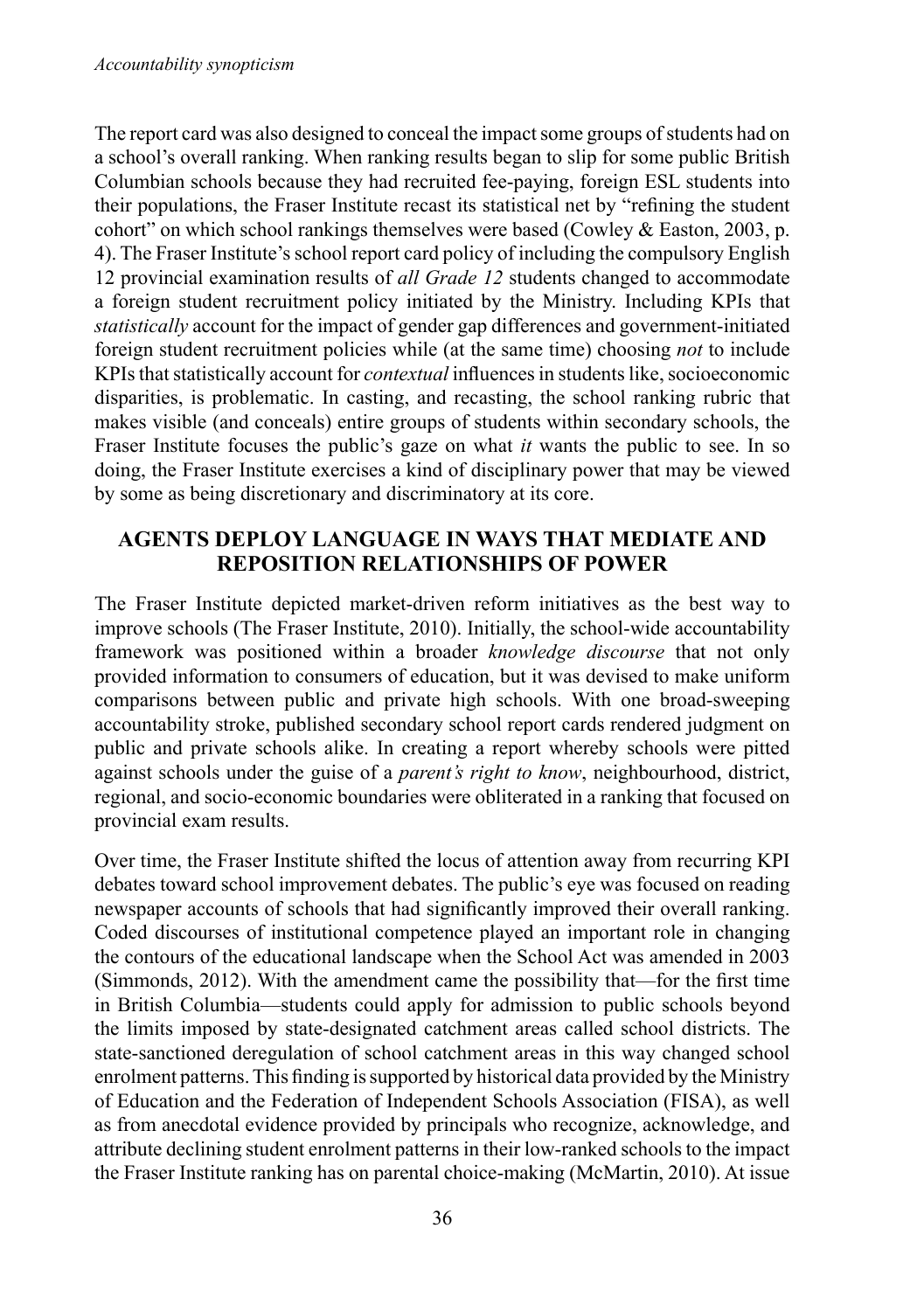was the perception that higher-ranked schools are overall 'better'schools and parents want their children attending them. School rankings, however, do not account for conditions that exist for students outside the classroom that positively (and negatively) impact individual student performance and achievement patterns. This essential point has been raised repeatedly by a chorus of agents that are personally invested in developing a quality educational experience for different kinds of students attending different kinds of schools at every grade. But with the alignment of state-sanctioned educational policy reforms that paralleled the Fraser Institute's long-standing position that parental choice and market-based reform initiatives work best to improve schools, the perceived relevance of published school rankings to parents increased. Although many British Columbian parents looked to the report to see how their neighbourhood school compared to others when it was first published in the spring of 1998, by 2003 they were in a position to act on whatever conclusions they gleaned from the Fraser Institute's school report card.

#### **CONCLUSION**

We see in the Fraser Institute's strategy to avail itself of Ministry-acquired data the exercise of disciplinary power. We have shown that a ranking instrument that is promoted by the Fraser Institute as being objective does notserve allschoolsin the same way. At issue is the collision of two competing epistemic approaches about how best to determine an overall 'good'school: one anchored in a particular kind of instrumental rationality, whereby schools (and the students attending them) are reduced to a set of measurable KPIs; the other anchored in a belief that schools are complex organizations that provide opportunities that serve the diverse educational needs of all students—an understanding that transcends measurement on KPIs. What's at stake is the erosion of school cultures that value and serve different kinds of students in different kinds of ways. The success of the Fraser Institute to promote the former approach cannot be overstated. The only place where over 200 different kinds of public and private/ independent secondary schools could possibly co-exist at the same time on the broader field of judgment is in the *'non-place'* of language and discourse. In devising a schoolranking rubric that made possible the annual comparison of schools on the pages of provincial newspapers, the Fraser Institute effectively created a marketplace for school choice where there had not been one previously. This achievement occurred gradually over time and was made possible (in part) because the Fraser Institute used language in strategic and deliberate ways to mediate relationships of power. The Fraser Institute understood that if the general public could not interpret published school rankings from the beginning then the general public could not make judgments about schools from the beginning. By assigning scores to schools the Fraser Institute provided readers not only with an index, but as importantly with a method by which school comparisons could be easily made. Reducing complex social institutions to a single measure in this way had a tremendous impact on how parents not only viewed public and private schools, but how they talked about them.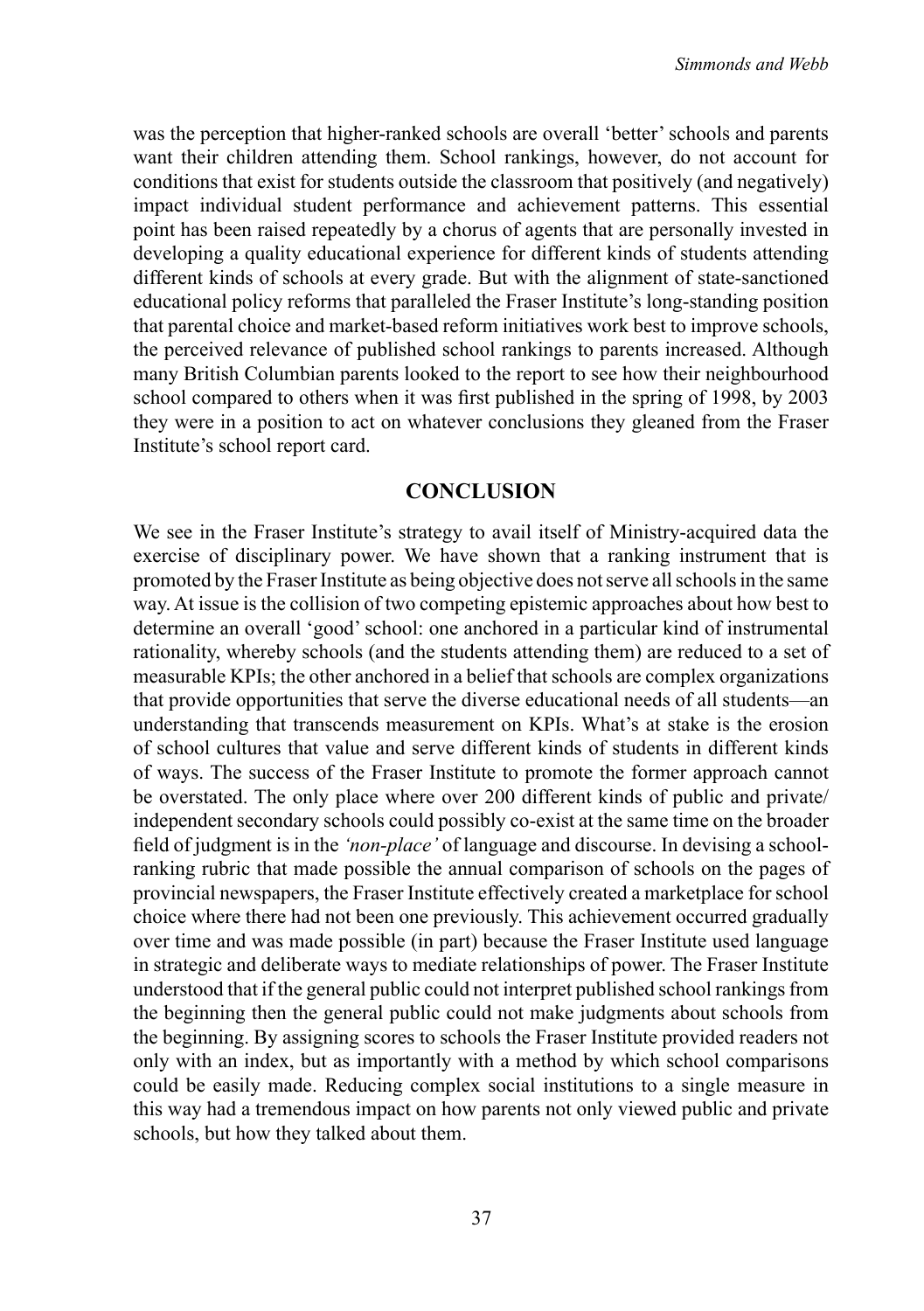We have characterized the kinds of discourses generated by the first ranking iteration as *knowledge discourses*—parents were learning about the Fraser Institute's school report card, and educators were learning how their professional practice was being impacted as a result. Knowledge discourses were political at their core because they served to manufacture a crisis about the state of secondary schools in British Columbia. Embedded within each school ranking score was a narrative that told the story of a school's relative success or failure according to KPIs imposed on the general public by the Fraser Institute. Through media depictions that consistently portrayed private/ independent schools as being 'top' ranked schools, a reality effect was created in the public's mind over time that private/independent schools were better than their public school counterparts. This impression was formed against a backdrop of discord from parents, teachers, and school administrators that objected to the way public schools were characterized and stood in marked contrast to how the Fraser Institute focused the public's attention on what mattered to the Fraser Institute—the important role school choice initiatives could play in improving British Columbia's high schools. It also focused the public's gaze on low-ranked schools, most of which were public schools. The synoptic surveillance mechanisms made possible by differentiated KPIs embedded within school ranking rubrics made visible and concealed entire populations of students. When the kinds of stories that are told about schools become narrated through school ranking reports they negate capital disparities that exist between schools and the populations they serve. At stake in storytelling of this kind is the emancipatory belief that different kinds of schools operate to serve the diverse educational needs of secondary students in different kinds of ways.

#### **References**

- Abelson, D. E. (2002). *Do think tanks matter?* Montreal & Kingston: McGill-Queen's University Press.
- Apple, M. (1998). How conservative restoration is justified: leadership and subordination in educational policy. *International Journal of Leadership in Education, 1*(1), 4-17.
- Apple, M. (2004). *Ideology and curriculum* (Third ed.). New York and London: Routledge Falmer.
- BC Stats. (2013). Population estimates. In *BCStats*. Retrieved on 4th March 2013 from [http://www.bcstats.gov.bc.ca/StatisticsBySubject/Demography/](http://www.bcstats.gov.bc.ca/StatisticsBySubject/Demography/PopulationEstimates.aspx) [PopulationEstimates.aspx](http://www.bcstats.gov.bc.ca/StatisticsBySubject/Demography/PopulationEstimates.aspx)
- Ball, S. J. (1997). Good school/bad school: paradox and fabrication. *British Journal of Sociology of Education*, *18*(3), 317-336.
- Ball, S. J. (2009). Privatizing education, privatizing education policy, privatizing educational research: Network governance and the "competition state". *Journal of Education Policy, 24*(1), 83-89.
- Brighenti, A. (2007). Visibility a category for the Social Sciences. *Current Sociology, 55*(3), 323-342.
- British Columbia Ministry of Education. (1996). *Ministry of Education School Act - Revised statutes of British Columbia.* Retrieved on 20th July 2010 from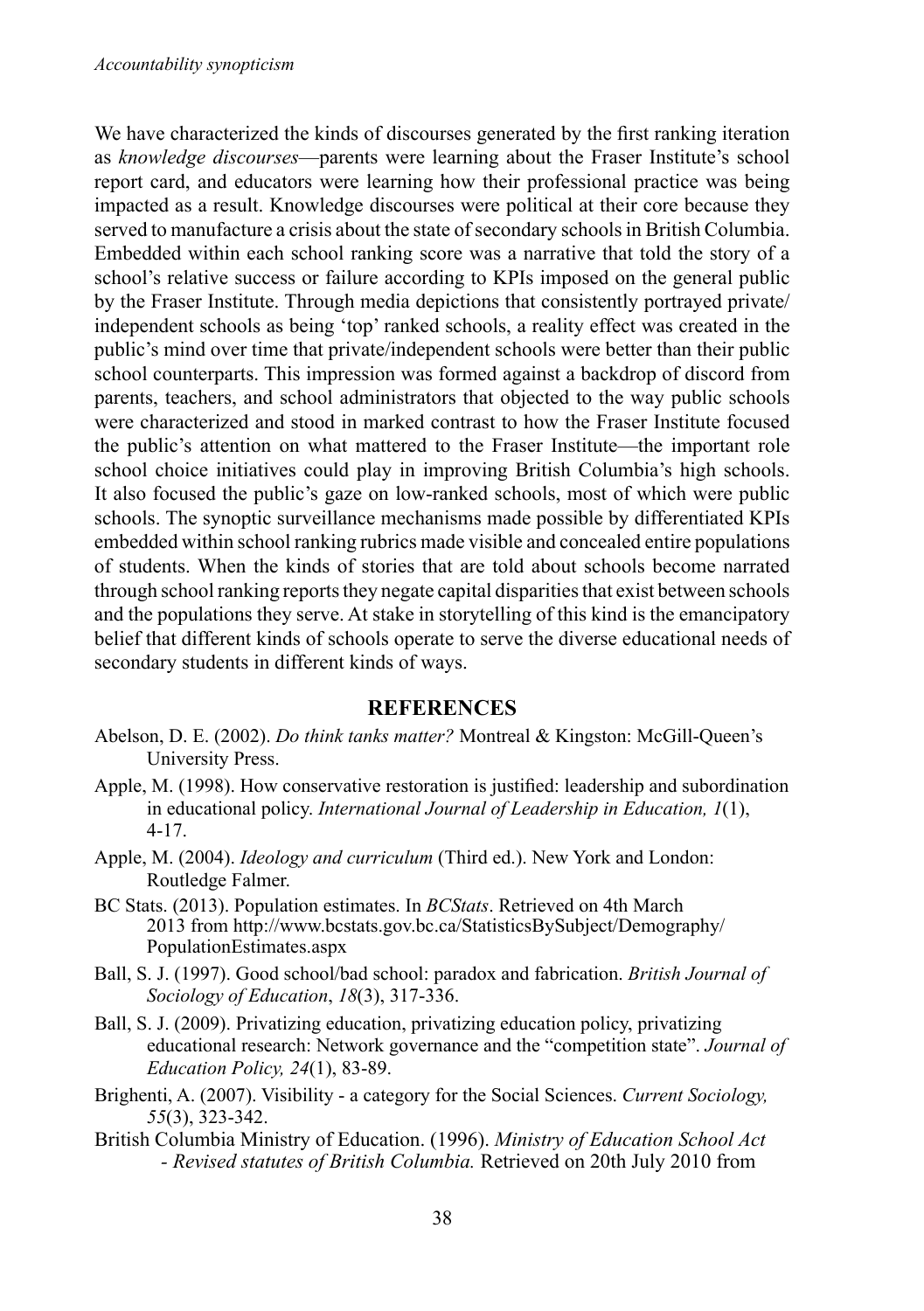http://www.bced.gov.bc.ca/legislation/schoollaw/revisedstatutescontents.pdf

- Cowley, P., Easton, S., & Walker, M. (1998). *A secondary schools report card for British Columbia*. Vancouver, BC: Fraser Institute.
- Cowley, P., & Easton, S. T. (1999). *Boys, girls, and grades academic gender balance in British Columbia's secondary schools*. Vancouver, BC: Fraser Institute.
- Cowley, P., & Easton, S. T. (2000). *Third annual report card on British Columbia's secondary schools*. Vancouver, BC: Fraser Institute.
- Cowley, P., & Easton, S. (2001). *report card on British Columbia's secondary schools: 2001 edition*. Vancouver, BC: Fraser Institute.
- Cowley, P., & Easton, S. (2002). *Report card on British Columbia's secondary schools: 2002 edition*. Vancouver, BC: Fraser Institute.
- Cowley, P. (2003). Who owns your education? An end to catchment area feudalism? *Fraser Forum*, 10-11.
- Cowley, P., & Easton, S. T. (2006). *Report card on secondary schools in British Columbia and Yukon: 2006 Edition*. Vancouver, BC: Fraser Institute.
- Darke, P., & Shanks, G. (2002). Case study research. In P. Whitten & R. Salmond (Eds.), *Research methods for students, academics, and professionals* (2nd ed., Vol. 20, pp. 111-123). Wagga Wagga: Quick Print.
- Deleuze, G. (1992). Postscript on the societies of control. *October, 59*, 3-7.
- Dwyer, M. (2006). Our 16th annual rankings. *Maclean's, 119*(45), 74-79.
- Editorial. (1999, March 24). High schools under the microscope: How B.C.'s high schools stack up. An exclusive report every parent will want to read*. The Province,* p. A1.
- Foucault, M. (1977). *Discipline and punish: the birth of the prison* (A. Sheridan, Trans.). New York: Vintage Books.
- Foucault, M. (1980). *Power/Knowledge: Selected interviews and other writings 1972- 1977*. In C. Gordon (Ed.). Toronto: Random House of Canada Ltd.
- Foucault, M. (1994). *Power* (R. Hurley, Trans.). New York: The New Press.
- The Fraser Institute. (2010). Retrieved on 20th July 2010 from [http://www.fraserinstitute.](http://www.fraserinstitute.org/about-us/who-we-are/mission.aspx) [org/about-us/who-we-are/mission.aspx](http://www.fraserinstitute.org/about-us/who-we-are/mission.aspx)
- Gaskell, J., & Vogel, D. (2000). Fraser Institute ranking fails as a measure of school quality. *Canadian Centre for Policy Alternatives*. Retrieved on 10th January 2009 from [http://www.policyalternatives.ca/editorials/2000/03/](http://www.policyalternatives.ca/editorials/2000/03/editorial756/?pa=A5671525) [editorial756/?pa=A5671525](http://www.policyalternatives.ca/editorials/2000/03/editorial756/?pa=A5671525)
- Goldstein, H., & Spiegelhalter, D. J. (1996). League tables and their limitations: Statistical issues in comparisons of institutional performance. *Journal of the Royal Statistical Society. Series A (Statistics in Society), 159*(3), 385-443.
- Haggerty, K. D., & Ericson, R. V. (Eds.). (2006). *The new politics of surveillance and visibility*. Toronto: University of Toronto Press Inc.
- Kuehn, L. (2002, Nov./Dec.). B.C. Liberals push boards to market education. *Teacher: Newsmagazine of the BCTF, 15*.
- Levant, E. (2005, October 24). 'If it matters, measure it': Beautiful minds series*. National Post,* p. A19.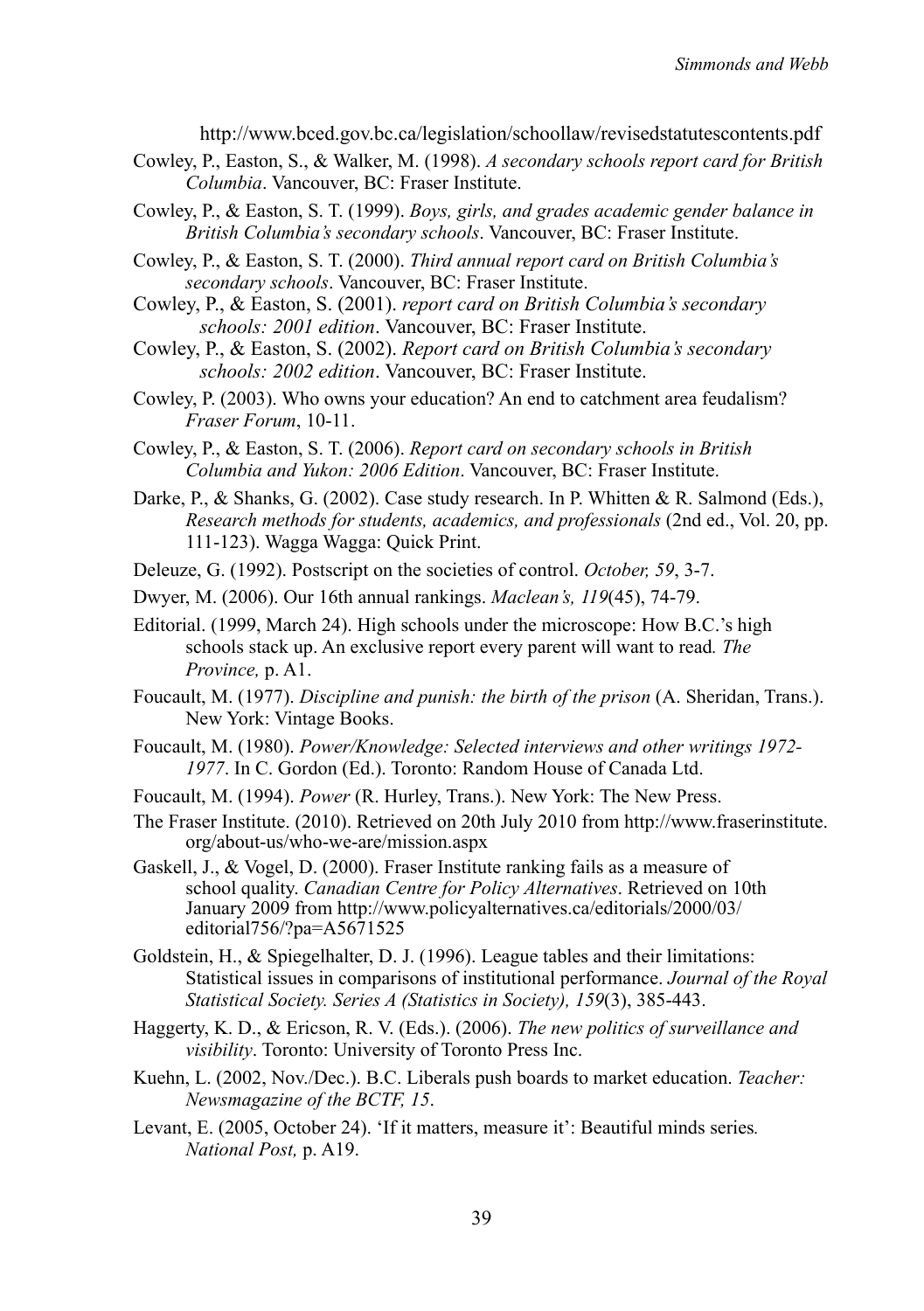- Lingard, B., & Rawolle, S. (2004). Mediatizing educational policy: The journalistic field, science policy, and cross-field effects. *Journal of Education Policy, 19*(3), 361- 380.
- Lucey, H., & Reay, D. (2002). A market in waste: Psychic and structural dimensions of school-choice policy in the UK and children's narratives on 'demonized'schools. *Discourse: Studies in the Cultural Politics of Education, 23*(3), 253-266.
- Masleck, R. (2000, March 13). Rankings useful but miss the whole picture: School superintendent*. Trail Times,* p. 1.
- McMartin, P. (2010, November 9). A public school system going private; A choice of venue leads to decreasing enrolment east of Main Street. *Vancouver Sun*, p. A.4. Retrieved on 12th March 2013 from: [http://proquest.umi.com/pqdweb?did=21865](http://proquest.umi.com/pqdweb?did=2186520941&sid=17&Fmt=3&clientId=6993&RQT=309&VName=PQD) [20941&sid=17&Fmt=3&clientId=6993&RQT=309&VName=PQD](http://proquest.umi.com/pqdweb?did=2186520941&sid=17&Fmt=3&clientId=6993&RQT=309&VName=PQD)
- Pignatelli, F. (2002). Mapping the terrain of a Foucauldian ethics: A response to the surveillance of schooling. *Studies in Philosophy and Education, 21*, 157-180.
- Proctor, J. (1998, March 8). Figures don't account for ESL, poverty*. The Province,* p. A22.
- Rist, R. C. (2000). Student social class and teacher expectations: The self-fulfilling prophecy in ghetto education. *Harvard Educational Review, 70*(3), 257-265.
- Rogers, R., Malancharuvil-Berkes, E., Mosley, M., Hui, D., & O'Garro Joseph, G. (2005). Critical discourse analysis in education: A review of the literature. *Review of Educational Research, 75*(3), 365-416.
- Rowe, K. J. (2000). Assessment, league tables, and school effectiveness: Consider the issues and 'Let's get real'! *Journal of Educational Enquiry, 1*(1), 73-98.
- Shaker, P. (2007, April 16). Looking past the hype of the quick and easy way. The Vancouver Sun, p. A.11.Retrieved on 12th March 2013 from: [http://proquest.umi.](http://proquest.umi.com/pqdweb?index=89&did=1256761491&SrchMode=3&sid=1&Fmt=3&VInst=PROD&VType=PQD&RQT=309&VName=PQD&TS=1179371881&clientId=6993&aid=1) [com/pqdweb?index=89&did=1256761491&SrchMode=3&sid=1&Fmt=3&VInst](http://proquest.umi.com/pqdweb?index=89&did=1256761491&SrchMode=3&sid=1&Fmt=3&VInst=PROD&VType=PQD&RQT=309&VName=PQD&TS=1179371881&clientId=6993&aid=1) [=PROD&VType=PQD&RQT=309&VName=PQD&TS=1179371881&clientId=6](http://proquest.umi.com/pqdweb?index=89&did=1256761491&SrchMode=3&sid=1&Fmt=3&VInst=PROD&VType=PQD&RQT=309&VName=PQD&TS=1179371881&clientId=6993&aid=1) [993&aid=1](http://proquest.umi.com/pqdweb?index=89&did=1256761491&SrchMode=3&sid=1&Fmt=3&VInst=PROD&VType=PQD&RQT=309&VName=PQD&TS=1179371881&clientId=6993&aid=1)
- Simmonds, M. (2012). *Interpreting the Fraser Institute ranking of secondary schools in British Columbia: A critical discourse analysis of how the mechanics of symbolic capital mobilization shapes, manages, and amplifies visibility asymmetries between schools and school systems*. (Doctoral Dissertation, University of British Columbia, 2012). Retrieved on 12th March 2013 from [https://circle.ubc.ca/](https://circle.ubc.ca/handle/2429/40926) [handle/2429/40926](https://circle.ubc.ca/handle/2429/40926)
- Smith, D. (2001). Texts and the ontology of organizations and institutions. *Culture and Organization, 7*(2), 159-198.
- Statistics Canada. (2013). Neighbourhood income and demographics, summary table (Percentage Change (year-to-year)). Retrieved on 12th March 2013 from [http://](http://www5.statcan.gc.ca/cansim/a47) [www5.statcan.gc.ca/cansim/a47](http://www5.statcan.gc.ca/cansim/a47)
- Steffenhagen, J. (2002, March 4). Report card on schools 'predictable': the Fraser Institute's annual assessment of B.C. schools places rich at top, poor at the bottom, say critics*. The Vancouver Sun,* p. B3.
- Steffenhagen, J. (2003, June 2). East pupils meet west schools: more students are making the trip across town to study*. The Vancouver Sun,* p. B1.
- Steffenhagen, J. (2004, December 15). Private schools gaining students*. The Vancouver Sun,* p. B1.